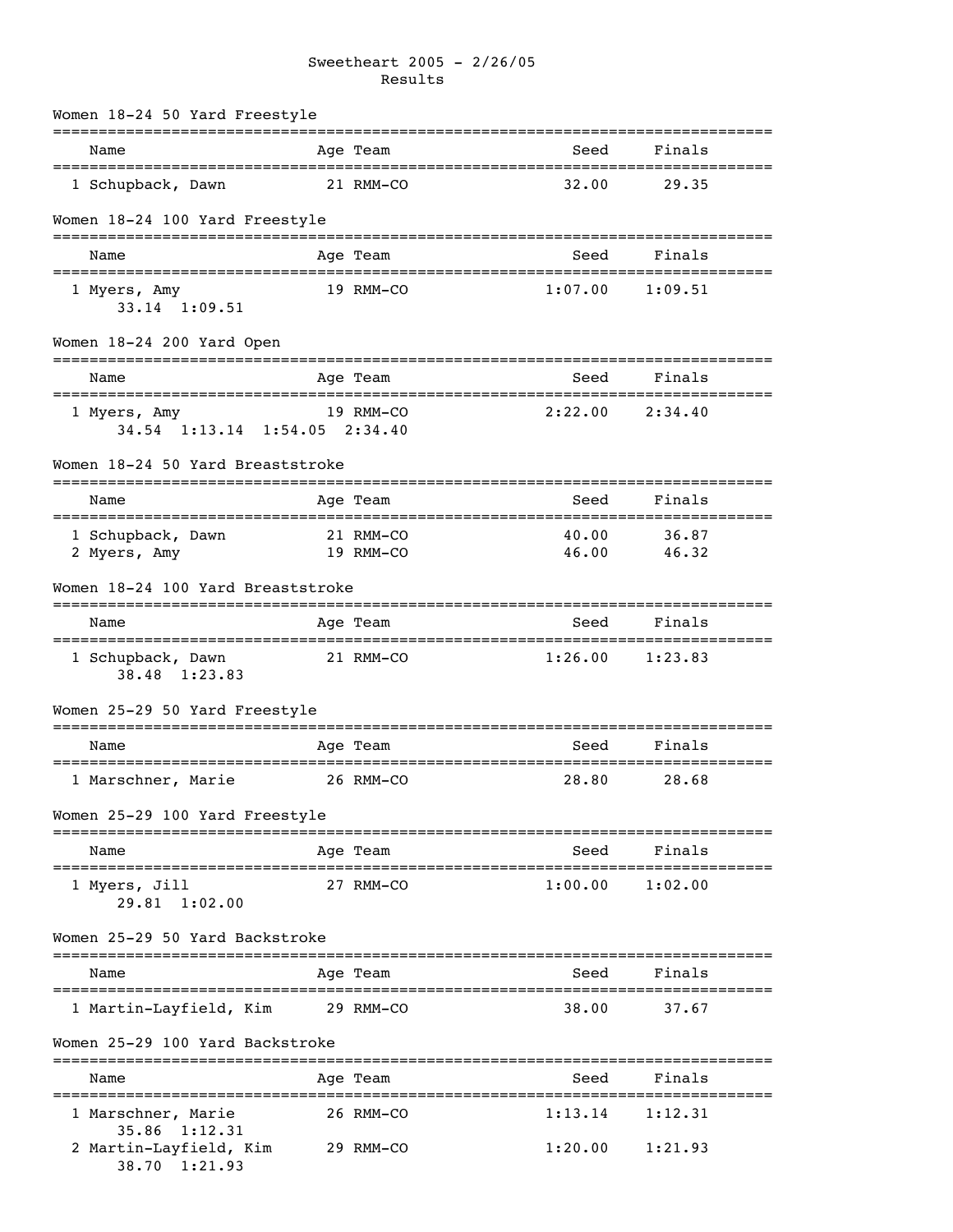| Women 25-29 100 Yard Breaststroke                             |                         |                                       |                                |
|---------------------------------------------------------------|-------------------------|---------------------------------------|--------------------------------|
| Name                                                          | Age Team                | Seed                                  | Finals                         |
| 1 Marschner, Marie<br>36.72 1:17.42                           | 26 RMM-CO               | 1:19.11                               | 1:17.42                        |
| Women 25-29 50 Yard Butterfly                                 |                         |                                       |                                |
| Name                                                          | Age Team<br>----------- | Seed<br>============================= | Finals                         |
| 1 Myers, Jill                                                 | 27 RMM-CO               | 29.10                                 | 30.05                          |
| Women 25-29 100 Yard Butterfly                                |                         |                                       |                                |
| Name                                                          | Age Team                | Seed                                  | Finals                         |
| 1 Myers, Jill<br>$32.46$ 1:10.12                              | 27 RMM-CO               | 1:08.10                               | 1:10.12                        |
| Women 25-29 100 Yard IM                                       |                         | ====================================  |                                |
| Name<br>=====================================                 | Age Team                | Seed<br>========================      | Finals<br>:=================== |
| 1 Marschner, Marie<br>$32.39$ $1:08.25$                       | 26 RMM-CO               | 1:09.49                               | 1:08.25                        |
| Women 25-29 200 Yard IM                                       |                         |                                       |                                |
| Name                                                          | Age Team                | Seed                                  | Finals                         |
| 1 Marschner, Marie 26 RMM-CO<br>31.78 1:09.82 1:52.95 2:27.57 |                         |                                       | $2:33.61$ $2:27.57$            |
| Women 30-34 50 Yard Freestyle                                 |                         |                                       |                                |
| Name                                                          | Age Team                | Seed                                  | Finals                         |
| 1 Rhoads, Jennifer                                            | 31 RMM-CO               | 32.75                                 | 31.39                          |
| Women 30-34 100 Yard Freestyle                                |                         |                                       |                                |
| Name                                                          | Age Team                | Seed                                  | Finals                         |
| 1 Hadfield, Paige<br>41.53 1:30.87                            | 33 RMM-CO               | 2:00.00                               | 1:30.87                        |
| Women 30-34 50 Yard Breaststroke                              |                         |                                       |                                |
| Name                                                          | Age Team                | Seed                                  | Finals                         |
| 1 Rhoads, Jennifer                                            | 31 RMM-CO               | 39.99                                 | 39.87                          |
| Women 30-34 50 Yard Butterfly                                 |                         |                                       |                                |
| Name                                                          | Age Team                | :===========<br>Seed                  | ====================<br>Finals |
| 1 Rhoads, Jennifer                                            | 31 RMM-CO               | 35.30                                 | 34.45                          |
| Women 30-34 100 Yard IM                                       |                         |                                       |                                |

| Name               | Age Team  | Seed    | Finals  |
|--------------------|-----------|---------|---------|
| . Rhoads, Jennifer | 31 RMM-CO | 1:23.99 | 1:21.39 |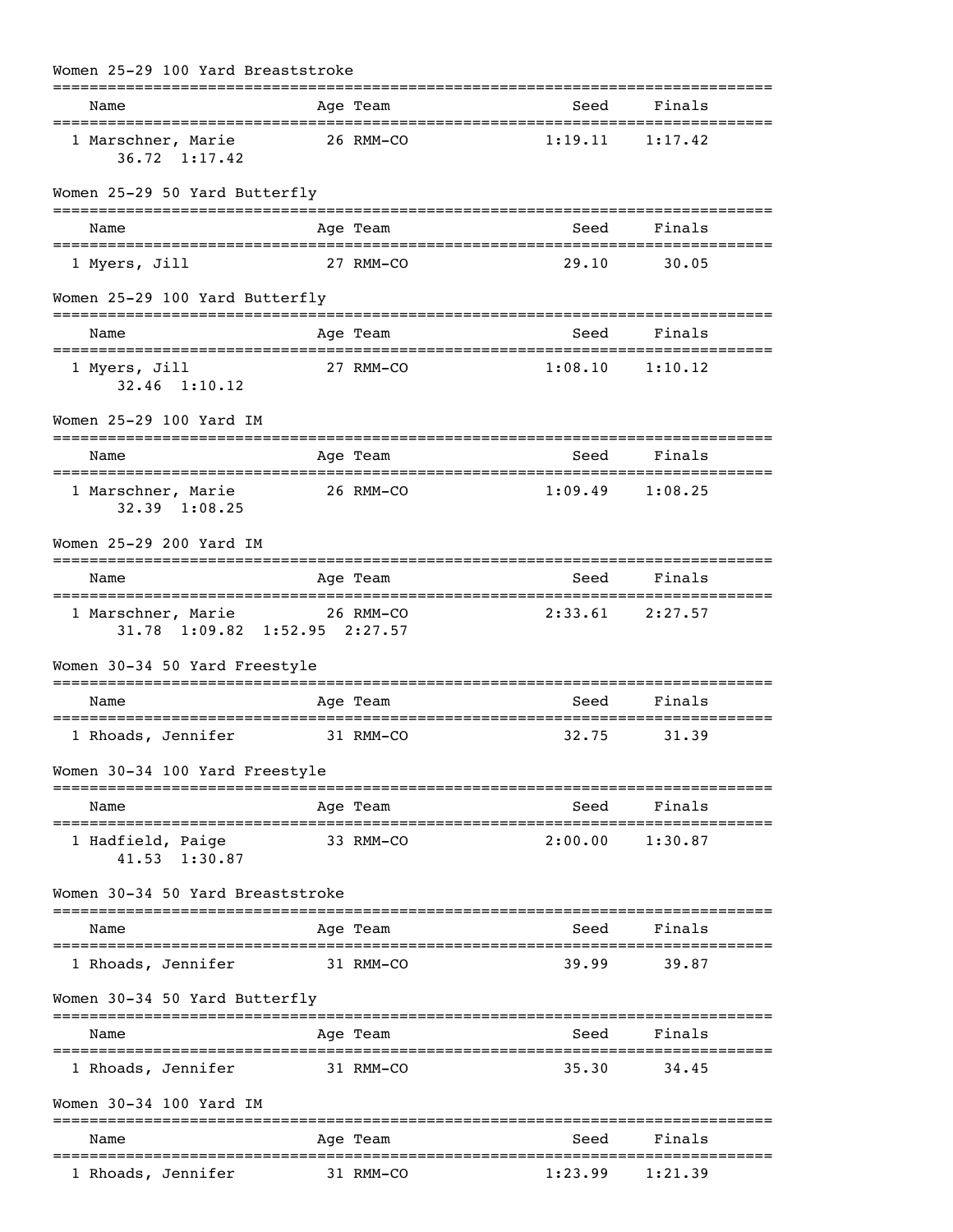# 37.48 1:21.39

| Women 35-39 50 Yard Freestyle                                                                                                       |           |                                                  |                                                 |                                                    |  |
|-------------------------------------------------------------------------------------------------------------------------------------|-----------|--------------------------------------------------|-------------------------------------------------|----------------------------------------------------|--|
| Name                                                                                                                                |           | Age Team                                         | Seed                                            | Finals                                             |  |
| 1 Eden, Kim                                                                                                                         |           | 36 RMM-CO                                        | 28.02                                           | 28.33                                              |  |
| Women 35-39 200 Yard Freestyle                                                                                                      |           |                                                  |                                                 |                                                    |  |
| Name                                                                                                                                |           | Age Team                                         | Seed                                            | Finals                                             |  |
| 1 Eden, Kim<br>30.83 1:04.95 1:40.35 2:15.28                                                                                        |           | 36 RMM-CO                                        | 2:21.94                                         | 2:15.28                                            |  |
| Women 35-39 50 Yard Backstroke                                                                                                      |           |                                                  |                                                 |                                                    |  |
| Name                                                                                                                                |           | Age Team                                         | Seed                                            | Finals                                             |  |
| 1 Eden, Kim                                                                                                                         |           | 36 RMM-CO                                        | 34.24                                           | 34.42                                              |  |
| Women 35-39 100 Yard IM                                                                                                             |           |                                                  |                                                 |                                                    |  |
| Name                                                                                                                                |           | Age Team                                         | Seed                                            | Finals                                             |  |
| 1 Eden, Kim<br>33.48 1:13.10                                                                                                        |           | 36 RMM-CO                                        | 1:14.58                                         | 1:13.10                                            |  |
| Women 40-44 50 Yard Freestyle                                                                                                       |           |                                                  |                                                 |                                                    |  |
| Name                                                                                                                                |           | Age Team<br>=================                    | Seed                                            | Finals<br>================================         |  |
| 1 Garnier, Kathy<br>2 Crouch, Kim<br>3 Kuehnl-Garcia, Gretchen 44 RMM-CO<br>4 Kauffman, Barbara<br>5 Homan, Deb<br>6 Golding, Sandy | 43 RMM-CO | 44 RMM-CO<br>43 RMM-CO<br>42 RMM-CO<br>41 RMM-CO | 26.50<br>27.00<br>35.00<br>33.00<br>NT<br>35.00 | 26.23<br>26.52<br>30.08<br>31.61<br>32.64<br>33.57 |  |
| Women 40-44 100 Yard Freestyle                                                                                                      |           |                                                  |                                                 |                                                    |  |
| Name                                                                                                                                | Age Team  |                                                  |                                                 | Seed Finals                                        |  |
| 1 Garnier, Kathy<br>28.03 57.60                                                                                                     |           | 44 RMM-CO                                        | 58.00                                           | 57.60                                              |  |
| 2 Kuehnl-Steinauer, Joanne 41 RMM-CO<br>$30.09$ 1:02.12                                                                             |           |                                                  | 1:07.00                                         | 1:02.12                                            |  |
| 3 Kuehnl-Garcia, Gretchen 44 RMM-CO<br>32.88 1:09.22                                                                                |           |                                                  | 1:14.00                                         | 1:09.22                                            |  |
| 4 Kauffman, Barbara                                                                                                                 |           | 43 RMM-CO                                        | 1:12.00                                         | 1:09.90                                            |  |
| 34.04 1:09.90<br>5 Sauls, Catherine<br>33.31 1:10.29                                                                                |           | 40 RMM-CO                                        | 1:10.00                                         | 1:10.29                                            |  |
| Women 40-44 200 Yard Open                                                                                                           |           |                                                  |                                                 |                                                    |  |
| Name                                                                                                                                |           | Age Team                                         | Seed                                            | Finals                                             |  |
| 1 Golding, Sandy 41 RMM-CO<br>43.79 1:31.65 2:21.55 3:11.25                                                                         |           |                                                  |                                                 | $3:15.00$ $3:11.25$                                |  |
| Women 40-44 200 Yard Freestyle                                                                                                      |           |                                                  |                                                 |                                                    |  |
| Name                                                                                                                                |           | Age Team                                         | Seed                                            | Finals                                             |  |
|                                                                                                                                     |           |                                                  |                                                 |                                                    |  |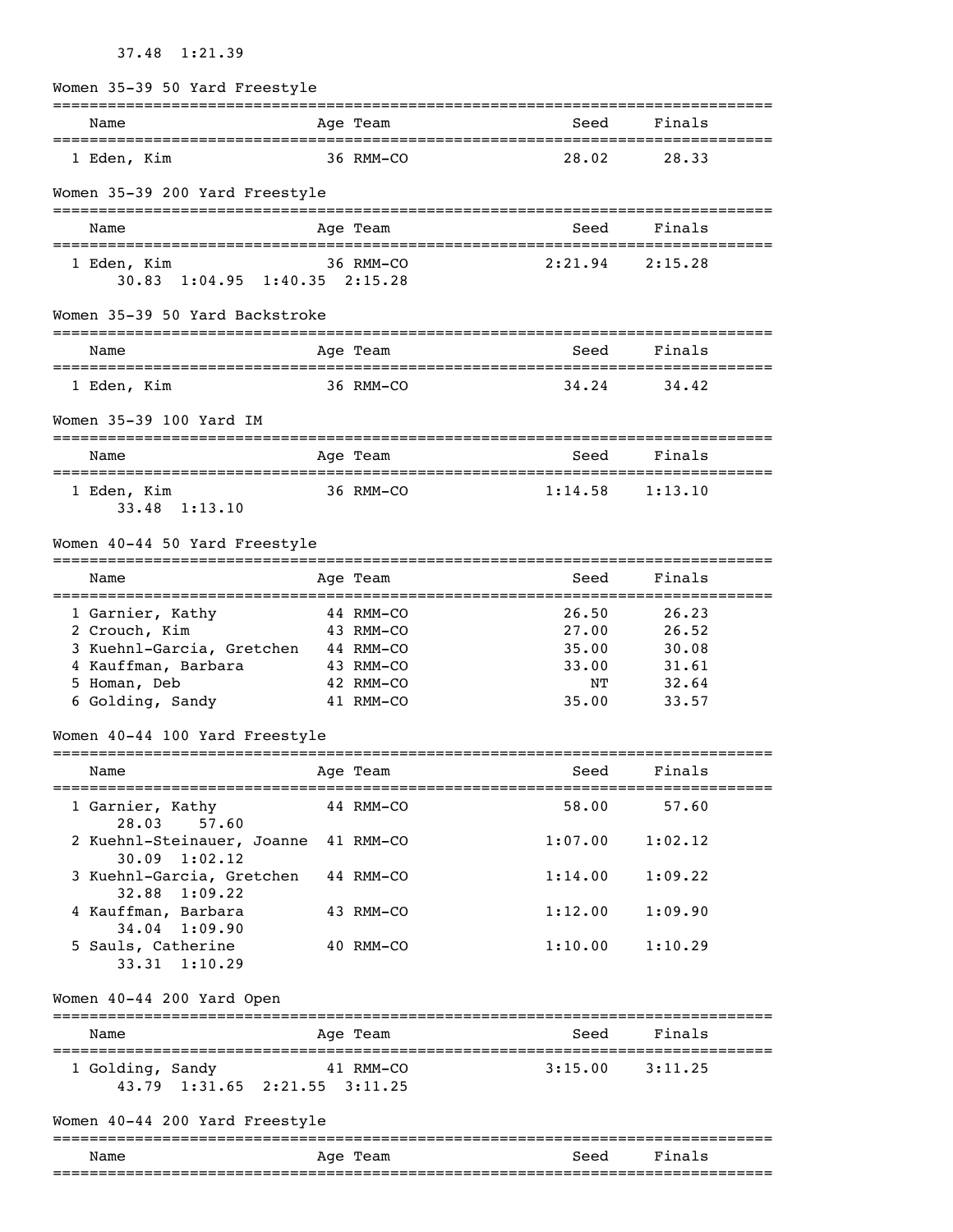| 1 Garnier, Kathy<br>31.62 1:04.73 1:37.91 2:10.34                        | 44 RMM-CO | 2:21.00 | 2:10.34                      |
|--------------------------------------------------------------------------|-----------|---------|------------------------------|
| Women 40-44 50 Yard Backstroke                                           |           |         |                              |
| Name                                                                     | Age Team  | Seed    | Finals                       |
| 1 Kuehnl-Steinauer, Joanne 41 RMM-CO                                     |           | 37.00   | 33.81                        |
| 2 Kuehnl-Garcia, Gretchen 44 RMM-CO                                      | 41 RMM-CO | 41.80   | 38.55<br>39.20               |
| 3 Golding, Sandy                                                         |           | 37.00   |                              |
| Women 40-44 100 Yard Backstroke                                          |           |         |                              |
| Name                                                                     | Age Team  | Seed    | Finals                       |
| 1 Golding, Sandy<br>$40.63$ 1:26.27                                      | 41 RMM-CO | 1:27.00 | 1:26.27                      |
| Women 40-44 50 Yard Breaststroke                                         |           |         |                              |
| Name                                                                     | Age Team  | Seed    | Finals                       |
| 1 Sauls, Catherine<br>40 RMM-CO                                          |           | 40.50   | 40.88                        |
| Women 40-44 100 Yard Breaststroke                                        |           |         |                              |
| Name                                                                     | Age Team  | Seed    | Finals                       |
| 1 Crouch, Kim                                                            | 43 RMM-CO | 1:15.00 | 1:16.36                      |
| $36.19$ 1:16.36<br>2 Sauls, Catherine<br>40.80 1:27.39                   | 40 RMM-CO | 1:28.00 | 1:27.39                      |
| Women 40-44 50 Yard Butterfly                                            |           |         |                              |
| Name                                                                     | Age Team  | Seed    | ==================<br>Finals |
|                                                                          | 43 RMM-CO | 29.80   | 29.58                        |
| 1 Crouch, Kim                                                            |           |         |                              |
| Women 40-44 100 Yard Butterfly                                           |           |         |                              |
| Name<br>======================                                           | Age Team  | Seed    | Finals                       |
| 1 Kuehnl-Steinauer, Joanne 41 RMM-CO                                     |           | 1:15.00 | 1:08.18                      |
| Women 40-44 100 Yard IM                                                  |           |         |                              |
| Name                                                                     | Age Team  | Seed    | Finals                       |
| 1 Kuehnl-Steinauer, Joanne 41 RMM-CO                                     |           | 1:16.00 | 1:11.68                      |
| 33.23 1:11.68<br>2 Kuehnl-Garcia, Gretchen 44 RMM-CO<br>37.21<br>1:20.80 |           | 1:24.00 | 1:20.80                      |
| Women 40-44 200 Yard IM                                                  |           |         |                              |
| Name                                                                     | Age Team  | Seed    | Finals                       |
| 1 Crouch, Kim<br>31.31 1:11.61 1:54.22 2:28.87                           | 43 RMM-CO | 2:29.00 | 2:28.87                      |
| Women 45-49 50 Yard Breaststroke                                         |           |         |                              |
| Name                                                                     | Age Team  | Seed    | Finals                       |
|                                                                          |           |         |                              |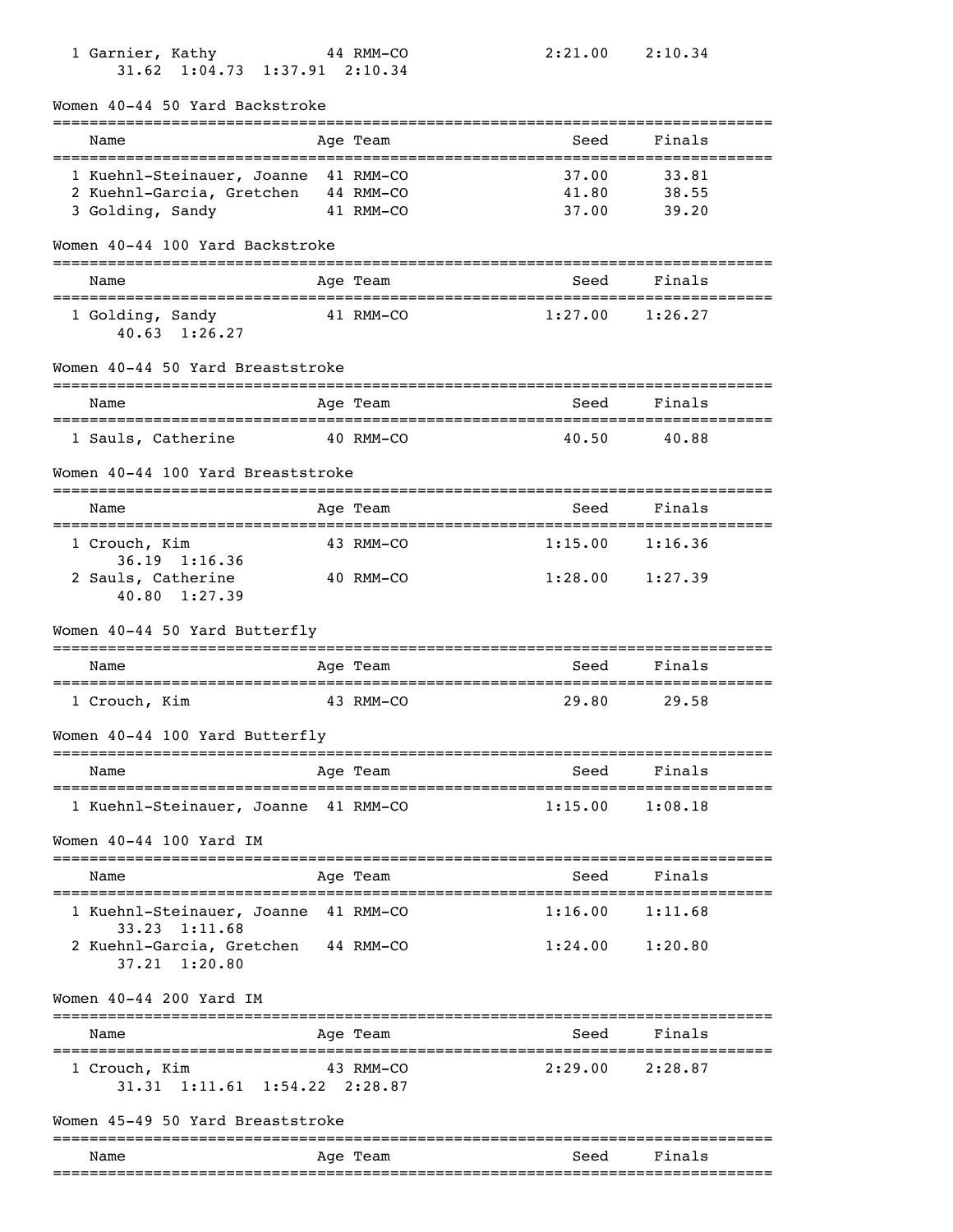| 1 Anderson, Cynthia                                               |               | 48 RMM-CO                | 39.50                            | 40.77                   |           |
|-------------------------------------------------------------------|---------------|--------------------------|----------------------------------|-------------------------|-----------|
| Women 50-54 50 Yard Freestyle                                     |               |                          |                                  |                         |           |
| Name                                                              |               | Age Team                 | Seed                             | Finals                  |           |
| 1 Rosener, Karen                                                  |               | 51 RMM-CO                | 28.60                            | 28.22                   |           |
| 2 Slavic, Deborah                                                 |               | 51 RMM-CO                | 33.00                            | 33.41                   |           |
| Women 50-54 100 Yard Freestyle<br>=============================== |               | ------------             |                                  |                         |           |
| Name                                                              |               | Age Team                 | Seed                             | Finals                  |           |
| 1 Rosener, Karen                                                  |               | 51 RMM-CO                | 1:03.90                          | 1:02.71                 |           |
| 30.43 1:02.71                                                     |               |                          |                                  |                         |           |
| 2 Sunie, Beverly<br>37.78 1:20.58                                 |               | 52 RMM-CO                | 1:45.00                          | 1:20.58                 |           |
|                                                                   |               |                          |                                  |                         |           |
| Women 50-54 200 Yard Freestyle                                    |               |                          |                                  |                         |           |
| Name                                                              |               | Age Team                 | Seed                             | Finals                  |           |
| 1 Sunie, Beverly                                                  |               | 52 RMM-CO                | 3:30.00                          | 2:55.53                 |           |
| 39.30 1:24.38 2:10.65 2:55.53                                     |               |                          |                                  |                         |           |
|                                                                   |               |                          |                                  |                         |           |
| Women 50-54 200 Yard Open<br>:============================        |               |                          |                                  |                         |           |
| Name                                                              |               | Age Team                 | Seed<br>---------------------    | Finals                  |           |
| ======================================<br>1 Roche, Carolyn        |               | 53 RMM-CO                | NΤ                               | 2:27.15                 |           |
| 33.59 1:10.65 1:49.23 2:27.15                                     |               |                          |                                  |                         |           |
| 2 Wohl-Haan, Mary 51 RMM-CO<br>44.72 1:35.19 2:25.30 3:12.79      |               |                          | 3:13.00                          | 3:12.79                 |           |
|                                                                   |               |                          |                                  |                         |           |
| Women 50-54 50 Yard Backstroke                                    |               |                          |                                  |                         |           |
| Name<br>==================================                        |               | Age Team                 | Seed<br>:===========             | Finals                  |           |
| 1 Wohl-Haan, Mary                                                 |               | 51 RMM-CO                | 39.00                            | 36.29                   |           |
| Women 50-54 100 Yard Backstroke                                   |               |                          |                                  |                         |           |
|                                                                   |               |                          |                                  |                         |           |
| Name                                                              |               | Age Team                 | Seed                             | Finals                  | ========= |
| 1 Wohl-Haan, Mary                                                 |               | 51 RMM-CO                | 1:27.00                          | 1:22.18                 |           |
| $40.94$ 1:22.18                                                   |               |                          |                                  |                         |           |
| Women 50-54 50 Yard Breaststroke                                  |               |                          |                                  |                         |           |
| ---------------------------<br>Name                               |               | ============<br>Age Team | Seed                             | -------------<br>Finals |           |
| --------------                                                    | ------------- |                          | ________________________________ |                         |           |
| 1 Rosener, Karen                                                  |               | 51 RMM-CO                | 38.90                            | 38.29                   |           |
| 2 Roche, Carolyn<br>3 Slavic, Deborah                             |               | 53 RMM-CO                | ΝT<br>44.00                      | 40.24<br>45.75          |           |
| 4 Markham, Kathleen                                               |               | 51 RMM-CO<br>50 RMM-CO   | ΝT                               | 48.73                   |           |
|                                                                   |               |                          |                                  |                         |           |
| Women 50-54 50 Yard Butterfly                                     |               |                          | ------------------------         |                         |           |
| Name                                                              |               | Age Team                 | Seed                             | Finals                  |           |
| 1 Rosener, Karen                                                  |               | 51 RMM-CO                | 30.60                            | 30.60                   |           |
| 2 Roche, Carolyn                                                  |               | 53 RMM-CO                | ΝT                               | 34.73                   |           |

 3 Wohl-Haan, Mary 51 RMM-CO 34.50 34.89 4 Sunie, Beverly 52 RMM-CO 50.00 48.24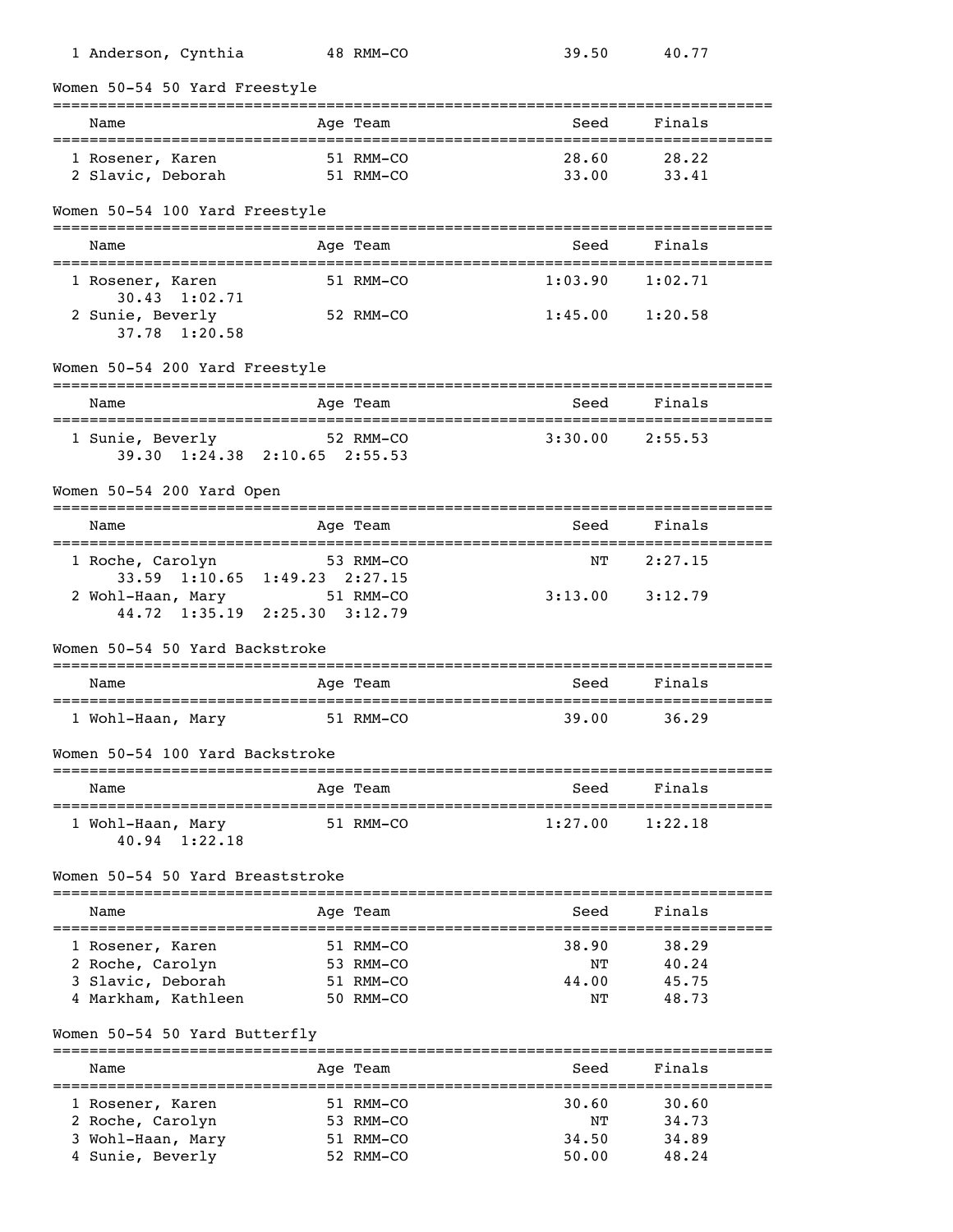| Women 50-54 100 Yard IM                           |             |                        |                                   |                      |
|---------------------------------------------------|-------------|------------------------|-----------------------------------|----------------------|
| Name                                              | ----------- | Age Team               | Seed                              | Finals               |
| 1 Slavic, Deborah<br>44.47 1:36.25                |             | 51 RMM-CO              | 1:39.00                           | 1:36.25              |
| Women 55-59 50 Yard Freestyle                     |             |                        |                                   |                      |
| Name                                              |             | Age Team               | Seed                              | Finals               |
| 1 Raymond, Sue                                    |             | 56 RMM-CO              | 53.00                             | 50.22                |
| Women 55-59 50 Yard Backstroke                    |             |                        |                                   | ----------------     |
| Name<br>=================================         |             | Age Team               | Seed<br>=========                 | Finals<br>.          |
| 1 England, Nancy<br>2 Raymond, Sue                |             | 55 RMM-CO<br>56 RMM-CO | 52.00<br>1:04.00                  | 50.89<br>53.95       |
| Women 55-59 50 Yard Breaststroke                  |             |                        |                                   |                      |
| Name                                              |             | Age Team               | Seed                              | Finals               |
| 1 England, Nancy                                  |             | 55 RMM-CO              | 52.00                             | 51.91                |
| Women 55-59 100 Yard IM                           |             |                        |                                   |                      |
| Name                                              |             | Age Team               | Seed                              | Finals               |
| 1 England, Nancy<br>51.26 1:44.94                 |             | 55 RMM-CO              | 1:46.00                           | =========<br>1:44.94 |
| Women 60-64 200 Yard Open                         |             |                        |                                   |                      |
| Name                                              |             | Age Team               | Seed                              | Finals               |
| 1 Zentgraf, Karen<br>$1:42.13$ $3:30.44$<br>50.28 |             | 63 RMM-CO              | 3:45.72                           | 3:30.44              |
| Women 60–64 50 Yard Backstroke                    |             |                        |                                   |                      |
| Name                                              |             | Age Team               | Seed                              | Finals               |
| ===========================<br>1 Zentgraf, Karen  |             | 63 RMM-CO              | 47.87                             | 45.31                |
| Women 60-64 100 Yard Backstroke                   |             |                        |                                   |                      |
| Name                                              |             | Age Team               | Seed                              | Finals               |
| 1 Zentgraf, Karen<br>49.11 1:38.45                |             | 63 RMM-CO              | 1:40.07                           | 1:38.45              |
| Women 65-69 50 Yard Freestyle                     |             |                        |                                   |                      |
| Name                                              |             | Age Team               | Seed                              | Finals               |
| 1 Croissant, Eileen                               |             | 65 RMM-CO              | ========================<br>42.89 | ===========<br>46.68 |
| Women 65-69 100 Yard Freestyle                    |             |                        |                                   |                      |
| Name                                              |             | Age Team               | Seed                              | Finals               |
| 1 Croissant, Eileen<br>47.31 1:40.50              |             | 65 RMM-CO              | 1:39.29                           | 1:40.50              |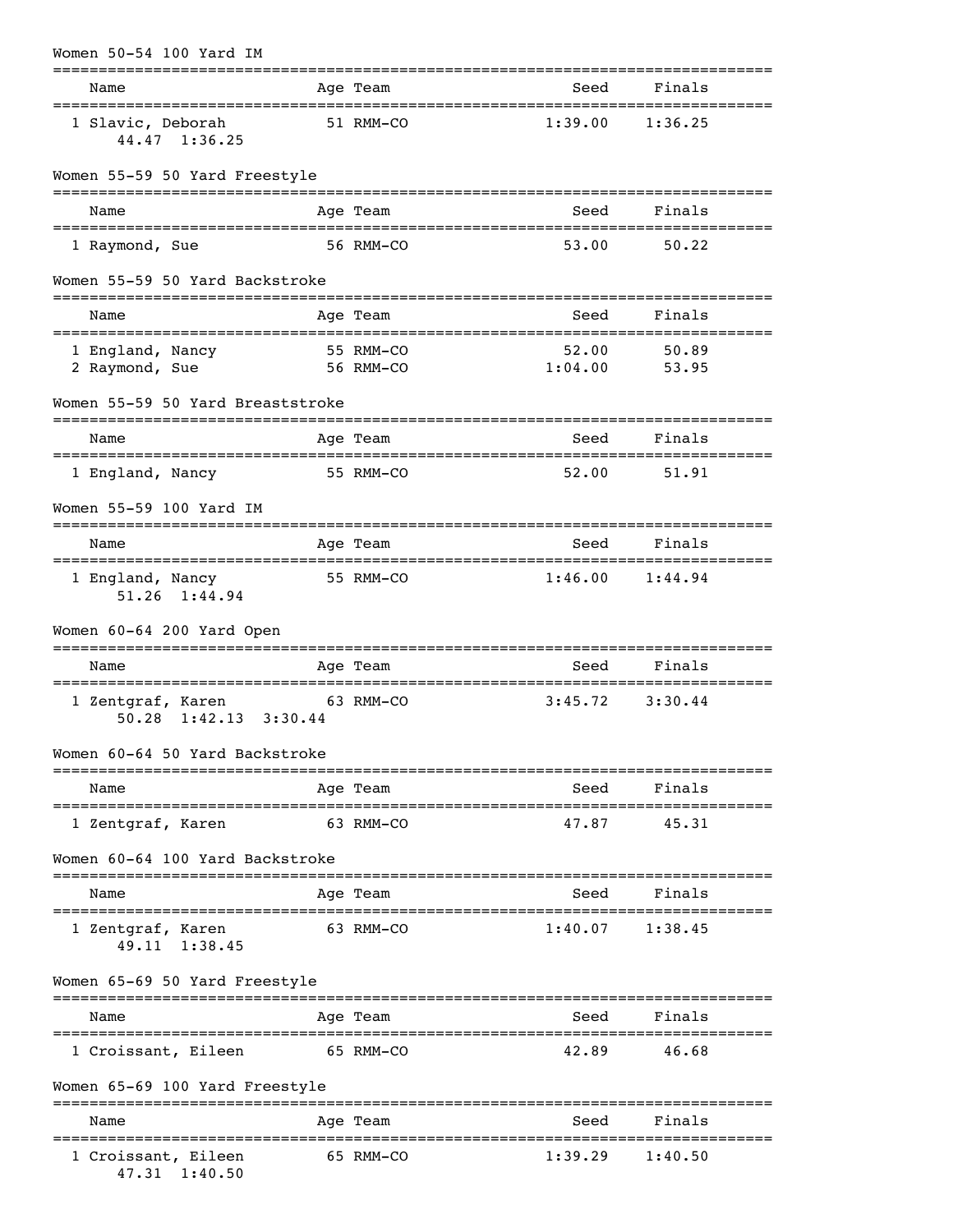| Women 65-69 50 Yard Backstroke                               |                  |                        |                                            |                          |  |
|--------------------------------------------------------------|------------------|------------------------|--------------------------------------------|--------------------------|--|
| Name                                                         |                  | Age Team               | Seed                                       | Finals                   |  |
| 1 Croissant, Eileen<br>2 Rudie, Marge                        |                  | 65 RMM-CO<br>66 RMM-CO | 1:04.62<br>1:15.00                         | 1:11.09<br>1:19.19       |  |
| Women 65-69 100 Yard Backstroke                              | ================ |                        |                                            |                          |  |
| Name                                                         |                  | Age Team               | Seed<br>===============================    | Finals                   |  |
| 1 Rudie, Marge<br>$2:59.00$ $3:28.56$                        |                  | 66 RMM-CO              | 3:00.00                                    | 3:28.56                  |  |
| Women 65-69 50 Yard Breaststroke                             |                  |                        |                                            |                          |  |
| Name                                                         |                  | Age Team               | Seed                                       | Finals                   |  |
| 1 Croissant, Eileen                                          |                  | 65 RMM-CO              | NΤ                                         | 1:13.41                  |  |
| Women 65-69 50 Yard Butterfly                                |                  |                        |                                            |                          |  |
| Name<br>====================================                 |                  | Age Team               | Seed                                       | Finals                   |  |
| 1 Rudie, Marge                                               |                  | 66 RMM-CO              | 1:20.00                                    | 1:31.49                  |  |
| Women 65-69 100 Yard Butterfly                               |                  |                        |                                            |                          |  |
| Name                                                         |                  | Age Team               | Seed                                       | Finals                   |  |
| 1 Rudie, Marge<br>$1:50.61$ $3:58.62$                        |                  | 66 RMM-CO              |                                            | $3:10.00$ $3:58.62$      |  |
| Women 65-69 100 Yard IM                                      |                  |                        |                                            |                          |  |
| Name                                                         |                  | Age Team               | Seed                                       | Finals                   |  |
| 1 Croissant, Eileen                                          |                  | 65 RMM-CO              | 2:45.00                                    | 2:19.26                  |  |
| $1:11.41$ $2:19.26$<br>2 Rudie, Marge<br>$1:33.15$ $3:14.13$ |                  | 66 RMM-CO              |                                            | $3:00.00$ $3:14.13$      |  |
| Women 75-79 50 Yard Freestyle                                |                  |                        |                                            |                          |  |
| Name                                                         |                  | Age Team               | Seed                                       | Finals                   |  |
| 1 Holmes, Frances                                            |                  | 77 RMM-CO              | 1:08.00                                    | 1:08.72                  |  |
| Women 75-79 200 Yard Freestyle                               |                  |                        |                                            |                          |  |
| Name                                                         |                  | Age Team               | Seed                                       | --------------<br>Finals |  |
| 1 Holmes, Frances<br>$1:13.81$ $2:44.90$ $4:21.57$ $6:04.00$ |                  | 77 RMM-CO              | ===============================<br>5:25.00 | 6:04.00                  |  |
| Women 75-79 50 Yard Backstroke                               |                  |                        |                                            |                          |  |
| Name                                                         |                  | Age Team               | Seed                                       | Finals                   |  |
| 1 Holmes, Frances                                            |                  | 77 RMM-CO              | 1:12.00                                    | 1:15.46                  |  |
| Women 75-79 100 Yard IM                                      |                  |                        |                                            |                          |  |
| Name                                                         |                  | Age Team               | Seed                                       | Finals                   |  |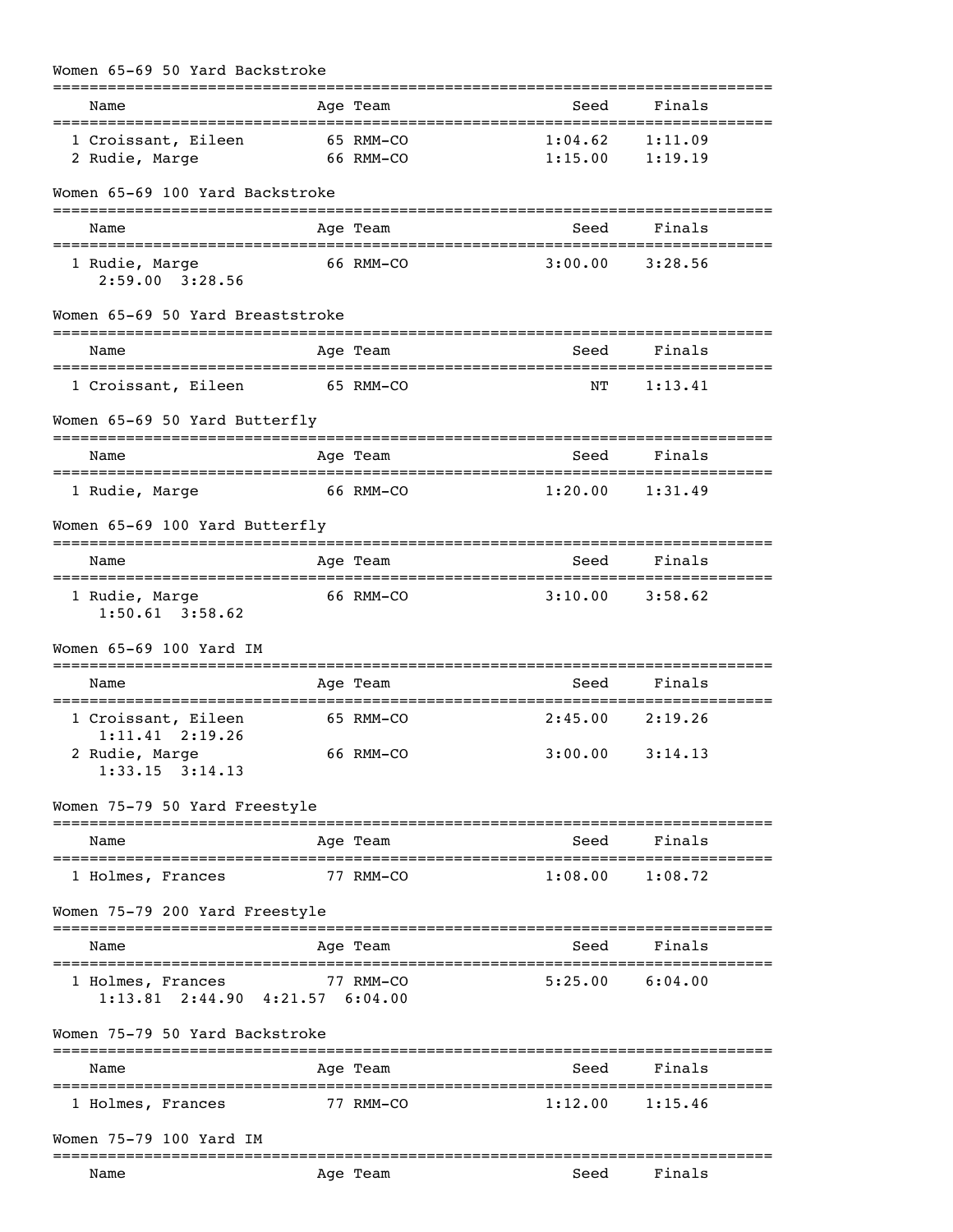|                                                                |                       |                                           | ===============================            |                                            |  |
|----------------------------------------------------------------|-----------------------|-------------------------------------------|--------------------------------------------|--------------------------------------------|--|
| 1 Holmes, Frances<br>$1:41.47$ $3:38.62$                       |                       | 77 RMM-CO                                 |                                            | $3:00.00$ $3:38.62$                        |  |
| Men 18-24 200 Yard Open                                        |                       |                                           |                                            | -------------------                        |  |
| Name                                                           |                       | Age Team                                  | Seed                                       | Finals                                     |  |
| 1 Christianson, Jon 23 RMM-CO<br>28.85 1:02.15 1:36.47 2:11.54 |                       |                                           | 2:04.00                                    | 2:11.54                                    |  |
| Men 18-24 100 Yard Butterfly                                   |                       |                                           |                                            |                                            |  |
| Name                                                           |                       | Age Team                                  | Seed                                       | Finals                                     |  |
| 1 Christianson, Jon<br>26.55<br>56.76                          |                       | 23 RMM-CO                                 | 57.00                                      | 56.76                                      |  |
| Men 18-24 200 Yard IM                                          |                       |                                           |                                            |                                            |  |
| Name<br>======================                                 |                       | Age Team<br>============================= | Seed                                       | Finals<br>================================ |  |
| 1 Christianson, Jon 23 RMM-CO<br>26.04                         | 58.93 1:37.02 2:07.21 |                                           |                                            | $2:01.00$ $2:07.21$                        |  |
| Men 25-29 50 Yard Backstroke                                   |                       |                                           |                                            |                                            |  |
| Name                                                           |                       | Age Team                                  | Seed                                       | Finals                                     |  |
| 1 Saum, Brett<br>2 King, Robert                                | 25 RMM-CO             | 26 RMM-CO                                 | 25.77<br>28.03                             | 25.89<br>28.21                             |  |
| Men 25-29 100 Yard Backstroke                                  |                       |                                           |                                            |                                            |  |
| Name                                                           |                       | Age Team                                  | Seed                                       | Finals                                     |  |
| 1 Saum, Brett<br>26.78<br>55.24                                |                       | 26 RMM-CO                                 | 56.00                                      | 55.24                                      |  |
| Men 25-29 50 Yard Breaststroke                                 |                       |                                           |                                            |                                            |  |
| Name<br>======================================                 |                       | Age Team                                  | Seed<br>================================== | Finals<br>=========                        |  |
| 1 King, Robert                                                 |                       | 25 RMM-CO                                 | 36.04                                      | 31.56                                      |  |
| Men 25-29 100 Yard IM                                          |                       |                                           |                                            |                                            |  |
| Name                                                           |                       | Age Team                                  | -------------------<br>Seed                | ----------------<br>Finals                 |  |
| --------------<br>1 King, Robert<br>27.98 1:00.94              |                       | 25 RMM-CO                                 | 1:00.75                                    | 1:00.94                                    |  |
| Men 30-34 50 Yard Freestyle                                    |                       |                                           |                                            |                                            |  |
| Name                                                           |                       | Age Team                                  | Seed                                       | Finals                                     |  |
| 1 Ivonkovich, Zoran<br>2 Ruschak, Scott                        |                       | 31 RMM-CO<br>34 RMM-CO                    | 25.80<br>26.50                             | 26.04<br>26.29                             |  |
| Men 30-34 50 Yard Backstroke                                   |                       |                                           |                                            |                                            |  |
| Name                                                           |                       | ========<br>Age Team                      | Seed                                       | Finals                                     |  |
| 1 Ruschak, Scott                                               |                       | 34 RMM-CO                                 | 29.80                                      | 33.21                                      |  |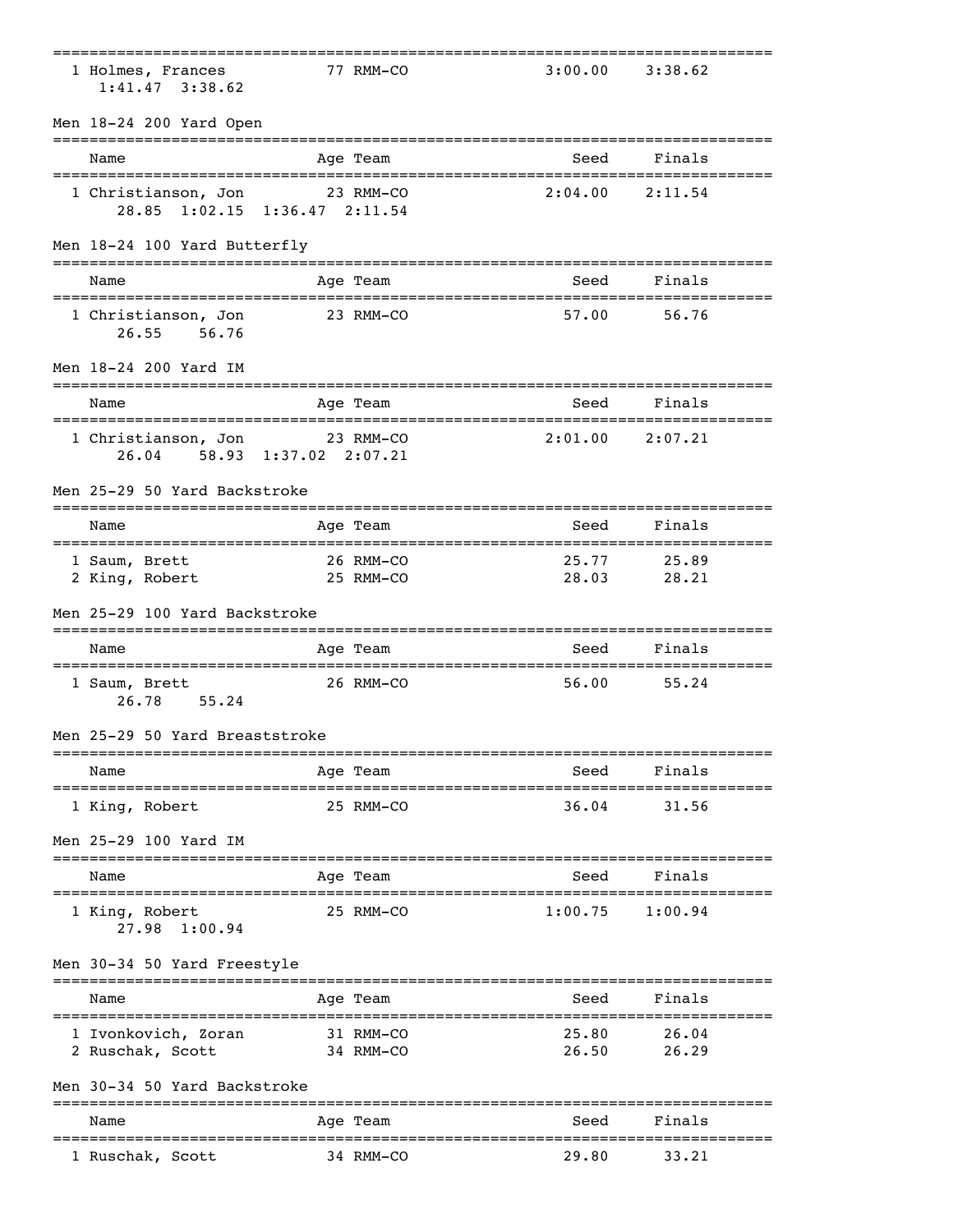| Men 30-34 50 Yard Butterfly                     |              |                        | -----------------------------------        |                            |  |
|-------------------------------------------------|--------------|------------------------|--------------------------------------------|----------------------------|--|
| Name                                            |              | Age Team               | Seed                                       | Finals                     |  |
| 1 Ruschak, Scott                                |              | 34 RMM-CO              | 27.50                                      | 28.06                      |  |
| 2 Ivonkovich, Zoran                             |              | 31 RMM-CO              | 29.23                                      | 30.73                      |  |
| Men 30-34 100 Yard Butterfly                    |              |                        |                                            |                            |  |
| Name                                            |              | Age Team               | Seed                                       | Finals                     |  |
| 1 Ivonkovich, Zoran<br>32.48 1:13.93            |              | 31 RMM-CO              | 1:15.00                                    | 1:13.93                    |  |
| Men 35-39 50 Yard Freestyle                     |              |                        |                                            |                            |  |
| Name                                            |              | Age Team               | Seed                                       | Finals                     |  |
| 1 Stratman, Gary                                |              | 39 RMM-CO              | 26.00                                      | 25.82                      |  |
| 2 Amos, Will<br>3 Pastor, Dan                   |              | 37 RMM-CO<br>37 RMM-CO | 28.30<br>30.00                             | 28.66<br>28.89             |  |
| Men 35-39 100 Yard Freestyle                    |              |                        |                                            |                            |  |
| Name                                            |              | Age Team               | Seed                                       | ================<br>Finals |  |
| ==================<br>1 Smith, Peter            | ------------ | 36 RMM-CO              | =================================<br>58.00 | 55.11                      |  |
| 26.18<br>55.11<br>2 Stratman, Gary              |              | 39 RMM-CO              | 1:02.00                                    | 58.75                      |  |
| 27.60<br>58.75<br>3 Amos, Will                  |              | 37 RMM-CO              | 1:00.00                                    | 1:00.00                    |  |
| 29.77 1:00.00<br>4 Pins, Michael                |              | 39 RMM-CO              | 1:03.00                                    | 1:01.29                    |  |
| $29.25$ $1:01.29$<br>5 Pastor, Dan              |              | 37 RMM-CO              | 1:10.00                                    | 1:05.61                    |  |
| $30.74$ 1:05.61                                 |              |                        |                                            |                            |  |
| Men 35-39 200 Yard Freestyle                    |              |                        |                                            |                            |  |
| Name                                            |              | Age Team               | Seed                                       | Finals                     |  |
| 1 Smith, Peter<br>29.30 1:01.66 1:34.85 2:07.49 |              | 36 RMM-CO              | 2:05.00                                    | 2:07.49                    |  |
| Men 35-39 50 Yard Backstroke                    |              |                        |                                            |                            |  |
| Name                                            |              | Age Team               | Seed                                       | Finals                     |  |
| 1 Gonzales, Mike                                | 38 RMM-CO    |                        | 26.40                                      | 26.63                      |  |
| Men 35-39 50 Yard Breaststroke                  |              |                        |                                            |                            |  |
| Name                                            |              | Age Team               | Seed                                       | Finals                     |  |
| 1 Amos, Will                                    |              | 37 RMM-CO              | 32.91                                      | 33.20                      |  |
| Men 35-39 100 Yard Breaststroke                 |              |                        |                                            |                            |  |
| Name                                            |              | Age Team               |                                            | Seed Finals                |  |
| 1 Amos, Will<br>34.80 1:12.90                   |              | 37 RMM-CO              |                                            | $1:12.96$ $1:12.90$        |  |
|                                                 |              |                        |                                            |                            |  |

Men 35-39 50 Yard Butterfly

===============================================================================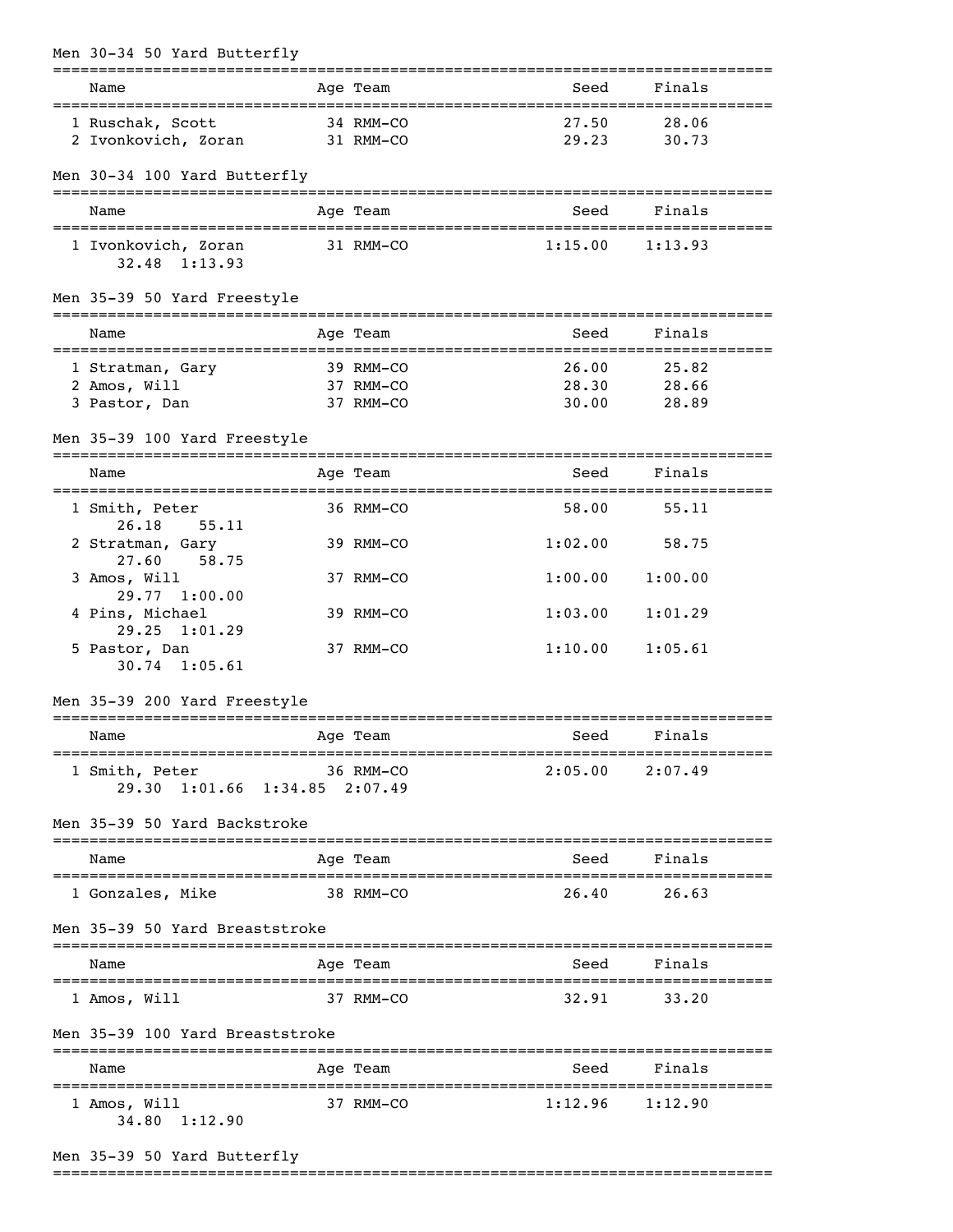| Name                                   |             | Age Team  | Seed    | Finals              |  |
|----------------------------------------|-------------|-----------|---------|---------------------|--|
| 1 Gonzales, Mike                       |             | 38 RMM-CO | 25.50   | 25.56               |  |
| 2 Smith, Peter                         |             | 36 RMM-CO | 29.00   | 26.87               |  |
| 3 Pins, Michael                        |             | 39 RMM-CO | 28.51   | 29.17               |  |
|                                        |             |           |         |                     |  |
| Men 35-39 100 Yard Butterfly           |             |           |         |                     |  |
| Name                                   |             | Age Team  | Seed    | Finals              |  |
|                                        |             |           |         |                     |  |
| 1 Pins, Michael                        |             | 39 RMM-CO | 1:07.30 | 1:06.04             |  |
| $30.31 \quad 1:06.04$                  |             |           |         |                     |  |
| Men 35-39 100 Yard IM                  |             |           |         |                     |  |
|                                        |             |           |         |                     |  |
| Name                                   |             | Age Team  | Seed    | Finals              |  |
| ====================================== |             |           |         |                     |  |
| -- Pastor, Dan                         |             | 37 RMM-CO | 1:30.00 | DO                  |  |
| 34.95<br>DO.                           |             |           |         |                     |  |
| Men 35-39 200 Yard IM                  |             |           |         |                     |  |
|                                        |             |           |         |                     |  |
| Name                                   |             | Age Team  | Seed    | Finals              |  |
|                                        |             |           |         |                     |  |
| 1 Smith, Peter                         |             | 36 RMM-CO | 2:15.00 | 2:24.45             |  |
| 29.76 1:07.42 1:49.72 2:24.45          |             |           |         |                     |  |
| Men 40-44 50 Yard Freestyle            |             |           |         |                     |  |
|                                        |             |           |         |                     |  |
| Name                                   |             | Age Team  | Seed    | Finals              |  |
|                                        |             |           |         |                     |  |
| 1 Cox, Randy                           |             | 42 RMM-CO | 24.50   | 23.86               |  |
| 2 Magouirk, Jeff                       |             | 43 RMM-CO | 27.10   | 27.00               |  |
| 3 Ramirez, Alfonso                     |             | 43 RMM-CO | 29.08   | 28.59               |  |
| 4 Kaufman, Kelly                       |             | 44 RMM-CO | 34.00   | 29.42               |  |
| 5 Laverty, David                       |             | 42 RMM-CO | 31.50   | 32.09               |  |
| Men 40-44 100 Yard Freestyle           |             |           |         |                     |  |
|                                        |             |           |         |                     |  |
| Name                                   |             | Age Team  | Seed    | Finals              |  |
|                                        |             |           |         |                     |  |
| 1 Fuller, David<br>55.00<br>26.73      |             | 40 RMM-CO | 55.00   | 55.00               |  |
| 2 Magouirk, Jeff                       |             | 43 RMM-CO |         | 59.10 58.88         |  |
| 28.24<br>58.88                         |             |           |         |                     |  |
| 3 Kaufman, Kelly                       |             | 44 RMM-CO | 1:15.00 | 1:03.35             |  |
| $34.15$ 1:03.35                        |             |           |         |                     |  |
| 4 Laverty, David                       |             | 42 RMM-CO | 1:15.00 | 1:13.85             |  |
| $30.30 \quad 1:13.85$                  |             |           |         |                     |  |
| 5 Lowe, Todd<br>37.00 1:20.09          |             | 42 RMM-CO | 1:25.00 | 1:20.09             |  |
|                                        |             |           |         |                     |  |
| Men 40-44 200 Yard Open                |             |           |         |                     |  |
|                                        |             |           |         |                     |  |
| Name                                   |             | Age Team  | Seed    | Finals              |  |
|                                        |             |           |         |                     |  |
| 1 Nash, Kevin                          |             | 40 RMM-CO |         | $2:15.00$ $2:13.52$ |  |
| 31.10 1:04.48 1:39.01 2:13.52          |             |           |         |                     |  |
| Men 40-44 200 Yard Freestyle           |             |           |         |                     |  |
|                                        |             |           |         | =============       |  |
| Name                                   |             | Age Team  | Seed    | Finals              |  |
|                                        |             |           |         |                     |  |
| 1 Johnston, Mark                       | $44$ RMM-CO |           | 2:06.00 | 2:05.50             |  |
| 29.50 1:01.23 1:33.87 2:05.50          |             |           |         |                     |  |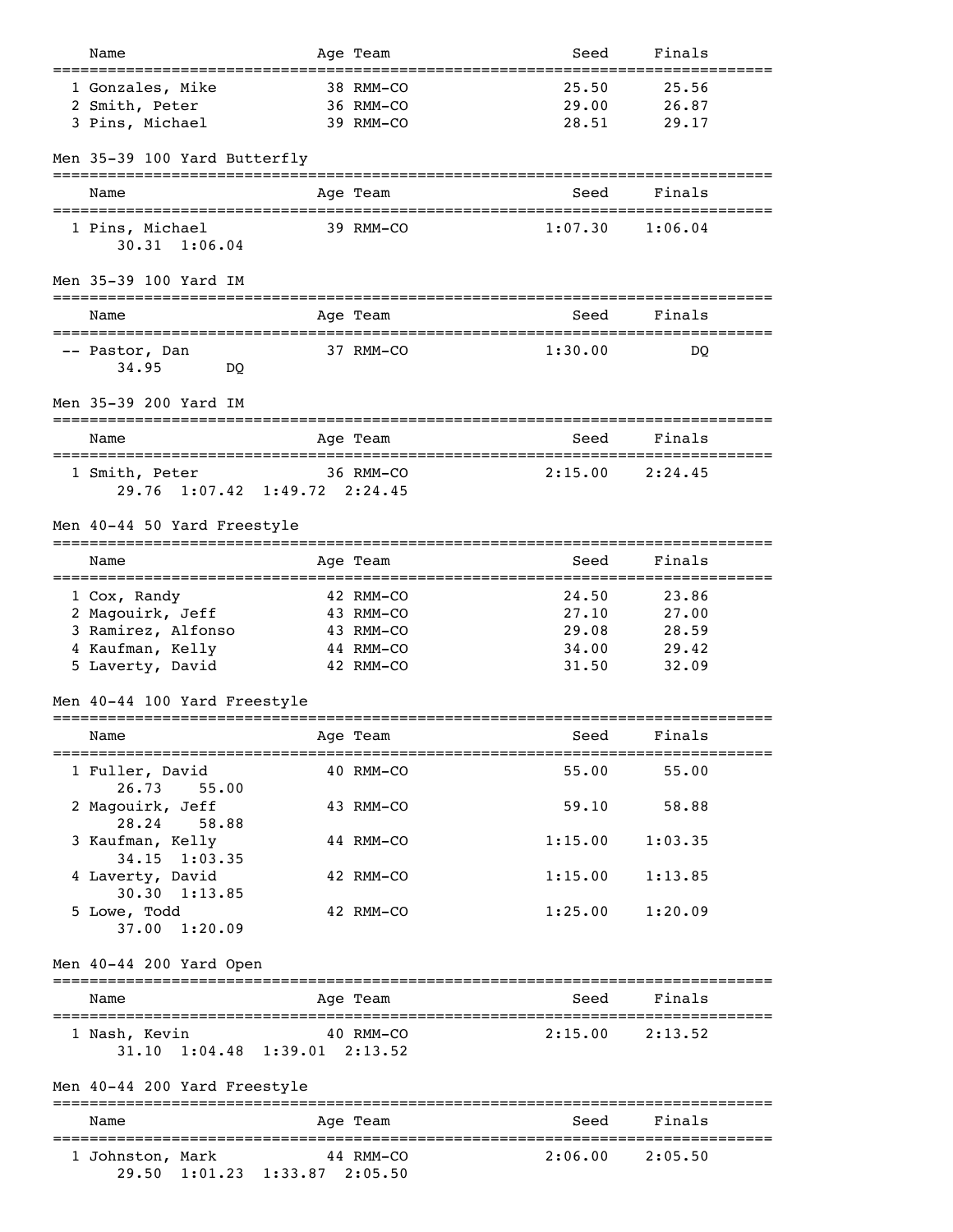| 2 Magouirk, Jeff                               | 43 RMM-CO | 2:10.70 | 2:10.37    |  |
|------------------------------------------------|-----------|---------|------------|--|
| 28.94 1:01.39 1:36.01 2:10.37                  |           |         |            |  |
| 3 Kaufman, Kelly 44 RMM-CO                     |           | 2:45.00 | 2:25.95    |  |
| 33.92 1:10.12 1:47.97 2:25.95                  |           |         |            |  |
|                                                |           |         |            |  |
| Men 40-44 50 Yard Backstroke                   |           |         |            |  |
|                                                |           |         |            |  |
| Name                                           | Age Team  | Seed    | Finals     |  |
|                                                |           |         |            |  |
| 1 Nash, Kevin                                  | 40 RMM-CO | 28.00   | 27.62      |  |
|                                                |           |         |            |  |
| Men 40-44 100 Yard Backstroke                  |           |         |            |  |
|                                                |           |         |            |  |
| Name                                           | Age Team  | Seed    | Finals     |  |
|                                                |           |         |            |  |
| 1 Nash, Kevin                                  | 40 RMM-CO | 1:00.00 | 59.46      |  |
| 28.55<br>59.46                                 |           |         |            |  |
| 2 Lowe, Todd                                   | 42 RMM-CO | 1:45.00 | 1:44.21    |  |
| 48.51 1:44.21                                  |           |         |            |  |
|                                                |           |         |            |  |
| Men 40-44 50 Yard Breaststroke                 |           |         |            |  |
|                                                |           |         |            |  |
| Name                                           | Age Team  | Seed    | Finals     |  |
|                                                |           |         |            |  |
| 1 Bank, Holden                                 | 44 RMM-CO | 30.00   | 29.68      |  |
| 2 Nash, Kevin                                  | 40 RMM-CO | 32.00   | 31.95      |  |
| 3 Kaufman, Kelly                               | 44 RMM-CO | 45.00   | 37.64      |  |
| 4 Ramirez, Alfonso                             | 43 RMM-CO | 39.44   | 39.51      |  |
| 5 Laverty, David                               | 42 RMM-CO | 42.50   | 43.45      |  |
|                                                |           |         |            |  |
| Men 40-44 100 Yard Breaststroke                |           |         |            |  |
|                                                |           |         |            |  |
| Name<br>====================================== | Age Team  | Seed    | Finals     |  |
|                                                | 42 RMM-CO | 1:06.50 | 1:05.20    |  |
| 1 Cox, Randy<br>$30.38$ 1:05.20                |           |         |            |  |
|                                                | 44 RMM-CO | 1:09.00 |            |  |
| 2 Bank, Holden<br>31.38 1:08.75                |           |         | 1:08.75    |  |
|                                                |           |         |            |  |
|                                                |           |         |            |  |
| 3 Ramirez, Alfonso                             | 43 RMM-CO | 1:27.58 | 1:29.40    |  |
| $41.28 \quad 1:29.40$                          |           |         |            |  |
|                                                |           |         |            |  |
| Men 40-44 50 Yard Butterfly                    |           |         |            |  |
|                                                |           |         |            |  |
| Name                                           | Age Team  | Seed    | Finals     |  |
|                                                |           |         |            |  |
| 1 Fuller, David                                | 40 RMM-CO | 28.00   | 28.59      |  |
| 2 Kaufman, Kelly                               | 44 RMM-CO | 40.00   | 33.82      |  |
|                                                |           |         |            |  |
| Men 40-44 100 Yard Butterfly                   |           |         |            |  |
|                                                |           |         |            |  |
| Name                                           | Age Team  | Seed    | Finals     |  |
|                                                |           |         |            |  |
| 1 Cox, Randy                                   | 42 RMM-CO | 57.80   | 58.21      |  |
| 27.11<br>58.21                                 |           |         |            |  |
| Men 40-44 100 Yard IM                          |           |         |            |  |
|                                                |           |         |            |  |
| Name                                           | Age Team  | Seed    | Finals     |  |
|                                                |           |         | ========== |  |
| 1 Nash, Kevin                                  | 40 RMM-CO | 1:00.50 | 1:00.82    |  |
| 27.23<br>1:00.82                               |           |         |            |  |
| 2 Johnston, Mark                               | 44 RMM-CO | 1:04.00 | 1:02.93    |  |
| 29.60<br>1:02.93                               |           |         |            |  |
| 3 Magouirk, Jeff                               | 43 RMM-CO | 1:12.50 | 1:12.22    |  |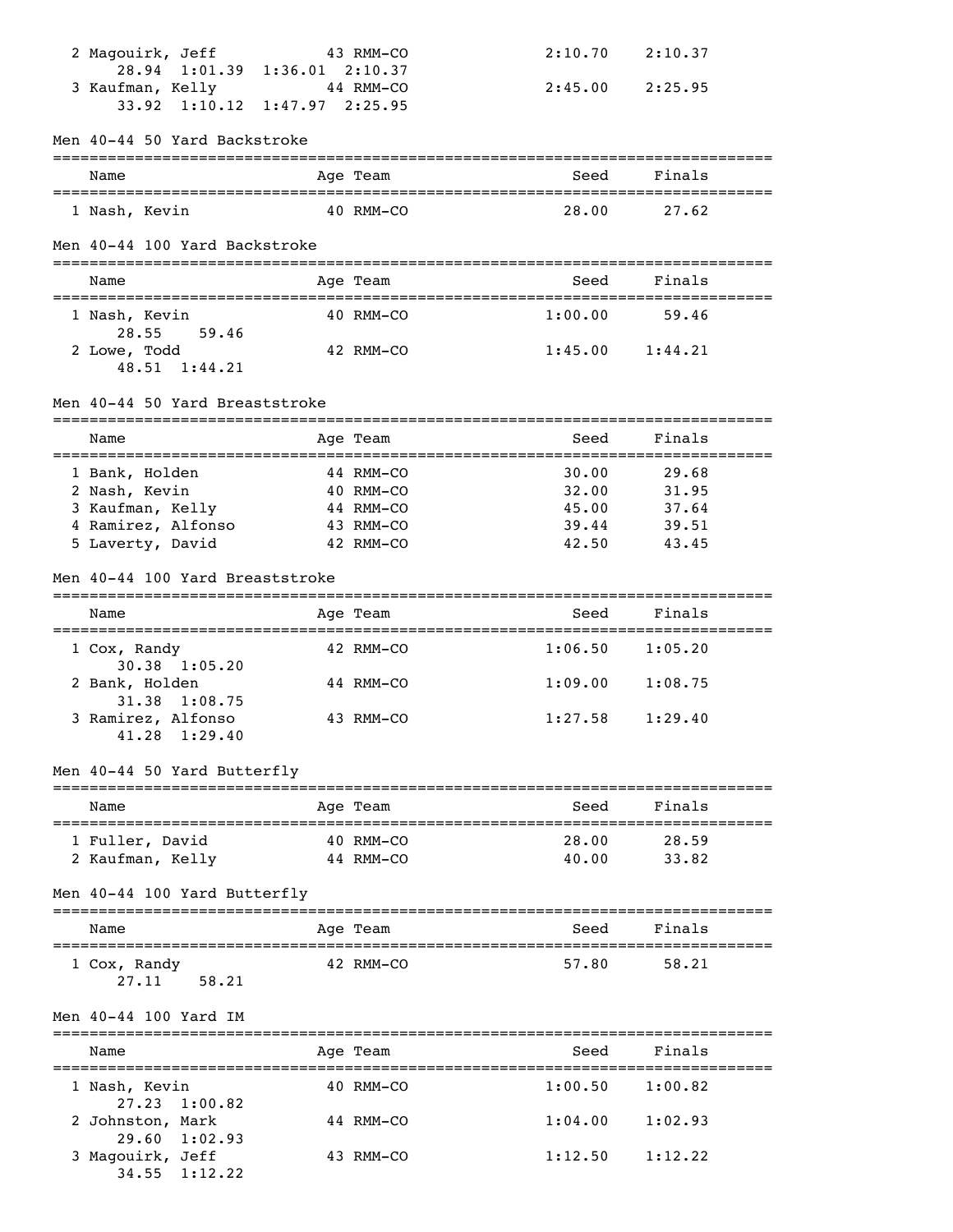| 4 Kaufman, Kelly      | 44 RMM-CO | 1:30.00 | 1:16.72 |
|-----------------------|-----------|---------|---------|
| $36.17 \quad 1:16.72$ |           |         |         |
| 5 Ramirez, Alfonso    | 43 RMM-CO | 1:17.87 | 1:17.70 |
| $36.02 \quad 1:17.70$ |           |         |         |

#### Men 40-44 200 Yard IM

| Name             | Age Team                              | Seed    | Finals  |
|------------------|---------------------------------------|---------|---------|
| 1 Cox, Randy     | 42 RMM-CO                             | 2:09.00 | 2:10.46 |
|                  | $27.21$ $1:00.67$ $1:38.84$ $2:10.46$ |         |         |
| 2 Johnston, Mark | 44 RMM-CO                             | 2:25.00 | 2:20.66 |
|                  | 29.18 1:06.06 1:46.96 2:20.66         |         |         |
| 3 Magouirk, Jeff | 43 RMM-CO                             | 2:36.00 | 2:41.33 |
|                  | $34.78$ 1:18.84 2:05.11 2:41.33       |         |         |
|                  |                                       |         |         |

# Men 45-49 50 Yard Freestyle

| Name               | Age Team  | Seed  | Finals |
|--------------------|-----------|-------|--------|
|                    |           |       |        |
| 1 Boysen, Eric     | 47 RMM-CO | 25.23 | 25.58  |
| 2 Jackson, Richard | 47 RMM-CO | 28.00 | 26.50  |
| 3 Cattles, Steve   | 45 RMM-CO | 38.00 | 43.49  |

# Men 45-49 100 Yard Freestyle

| Name                                        | Age Team  | Seed    | Finals  |
|---------------------------------------------|-----------|---------|---------|
| 1 Stehlin, Ed<br>28.42 56.19                | 49 RMM-CO | 57.00   | 56.19   |
| 2 Miller, Burke<br>27.22 57.35              | 45 RMM-CO | 57.00   | 57.35   |
| 3 Boysen, Eric<br>28.04 57.70               | 47 RMM-CO | 59.10   | 57.70   |
| 4 Jackson, Richard<br>$28.50 \quad 1:00.63$ | 47 RMM-CO | 58.00   | 1:00.63 |
| 5 Usman, Nassim                             | 45 RMM-CO | 59.00   | 1:01.57 |
| $30.05$ 1:01.57<br>6 Cattles, Steve         | 45 RMM-CO | 1:40.00 | 1:37.89 |

#### Men 45-49 200 Yard Freestyle

45.60 1:37.89

# ===============================================================================

| Name             | Age Team                              | Seed    | Finals  |  |
|------------------|---------------------------------------|---------|---------|--|
| 1 Miller, Burke  | 45 RMM-CO                             | NT.     | 2:07.01 |  |
|                  | 29.89 1:02.16 1:34.23 2:07.01         |         |         |  |
| 2 Cattles, Steve | 45 RMM-CO                             | 3:38.00 | 3:45.71 |  |
|                  | $51.75$ $1:50.79$ $2:48.23$ $3:45.71$ |         |         |  |

Men 45-49 50 Yard Backstroke

| Name             | Age Team  | Seed    | Finals  |  |
|------------------|-----------|---------|---------|--|
| 1 Cattles, Steve | 45 RMM-CO | 1:45.00 | 1:21.35 |  |

#### Men 45-49 50 Yard Breaststroke

| Name               | Age Team  | Seed    | Finals  |  |
|--------------------|-----------|---------|---------|--|
| 1 Jackson, Richard | 47 RMM-CO | 32.00   | 36.29   |  |
| 2 Cattles, Steve   | 45 RMM-CO | 1:37.00 | 1:46.93 |  |

### Men 45-49 50 Yard Butterfly

===============================================================================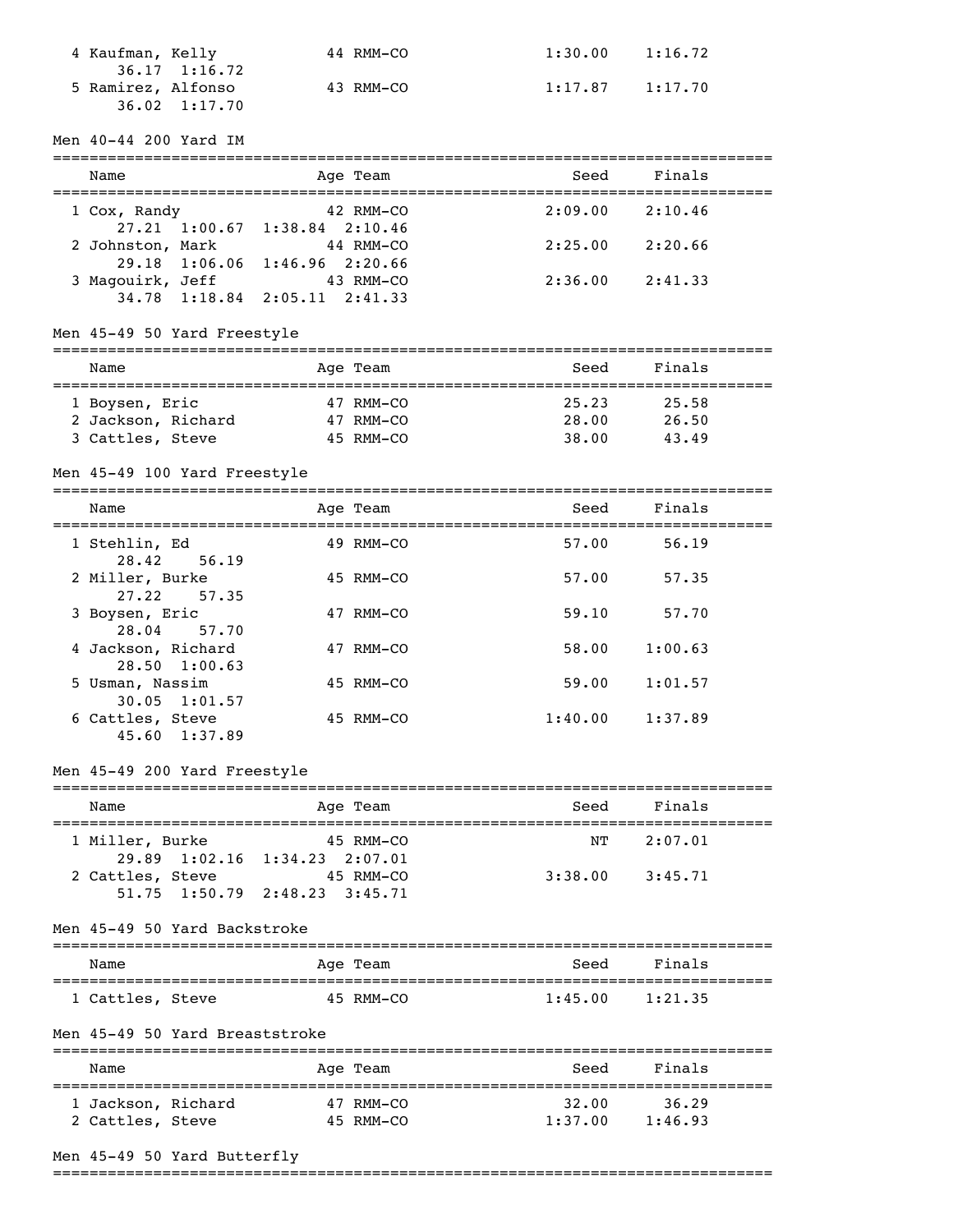| Name                                  |             | Age Team  | Seed                                     | Finals  |  |
|---------------------------------------|-------------|-----------|------------------------------------------|---------|--|
| 1 Stehlin, Ed                         |             | 49 RMM-CO | 27.50                                    | 27.39   |  |
|                                       |             | 45 RMM-CO | 29.00                                    | 29.07   |  |
| 2 Miller, Burke                       |             |           | 28.50                                    |         |  |
| 3 Usman, Nassim                       |             | 45 RMM-CO |                                          | 29.50   |  |
| 3 Boysen, Eric                        |             | 47 RMM-CO | 30.85                                    | 29.50   |  |
| Men 45-49 100 Yard Butterfly          |             |           |                                          |         |  |
| Name                                  |             | Age Team  | Seed                                     | Finals  |  |
| 1 Stehlin, Ed                         |             | 49 RMM-CO | 1:05.00                                  | 1:03.95 |  |
| $31.07$ $1:03.95$                     |             |           |                                          |         |  |
| 2 Usman, Nassim                       |             | 45 RMM-CO | 1:05.00                                  | 1:06.54 |  |
| 29.12<br>1:06.54                      |             |           |                                          |         |  |
|                                       |             |           |                                          |         |  |
| Men 45-49 100 Yard IM                 |             |           | -------------------                      |         |  |
| Name                                  | =========== | Age Team  | Seed<br>================================ | Finals  |  |
| 1 Jackson, Richard                    |             | 47 RMM-CO | 1:10.00                                  | 1:10.06 |  |
| 32.66<br>1:10.06                      |             |           |                                          |         |  |
|                                       |             |           |                                          |         |  |
| Men 45-49 200 Yard IM                 |             |           |                                          |         |  |
| Name                                  |             | Age Team  | Seed                                     | Finals  |  |
|                                       |             |           |                                          |         |  |
| 1 Boysen, Eric                        |             | 47 RMM-CO | 2:36.40                                  | 2:34.22 |  |
| 31.77 1:11.97 1:58.35 2:34.22         |             |           |                                          |         |  |
|                                       |             |           |                                          |         |  |
| Men 50-54 50 Yard Freestyle           |             |           |                                          |         |  |
| Name                                  |             | Age Team  | Seed                                     | Finals  |  |
| ========================              | =========   |           | -===============================         |         |  |
| 1 Waterbury, Stuart                   |             | 51 RMM-CO | 24.70                                    | 24.66   |  |
| 2 Lehman, Mel                         |             | 50 RMM-CO | 27.50                                    | 25.98   |  |
| 3 Nelson, Eric                        |             | 51 RMM-CO | 27.04                                    | 26.42   |  |
| 4 Dezman, Lawrence                    |             | 52 RMM-CO | NΤ                                       | 27.81   |  |
| 5 Lee, Wayne                          |             | 50 RMM-CO | 35.00                                    | 30.31   |  |
| 6 Brown, Bruce                        |             | 54 RMM-CO | NΤ                                       | 30.45   |  |
| Men 50-54 100 Yard Freestyle          |             |           |                                          |         |  |
|                                       |             |           |                                          |         |  |
| Name                                  |             | Age Team  | Seed                                     | Finals  |  |
| .====================                 |             |           |                                          |         |  |
| 1 MacDonald, Lee                      |             | 52 RMM-CO | 56.50                                    | 55.79   |  |
| 27.00<br>55.79<br>2 Nelson, Eric      |             | 51 RMM-CO | 1:01.80                                  | 1:02.45 |  |
| 29.66 1:02.45                         |             | 51 RMM-CO | 1:07.00                                  |         |  |
| 3 Gerety, Colin<br>31.31 1:05.39      |             |           |                                          | 1:05.39 |  |
| 4 McElhinney, Tom<br>$30.77$ 1:05.70  |             | 51 RMM-CO | 1:04.00                                  | 1:05.70 |  |
| 5 Dezman, Lawrence                    |             | 52 RMM-CO | ΝT                                       | 1:06.13 |  |
| $33.62 \quad 1:06.13$<br>6 Lee, Wayne |             | 50 RMM-CO | 1:25.00                                  | 1:07.71 |  |
| 1:07.71<br>31.33<br>7 Brown, Bruce    |             | 54 RMM-CO | 1:15.00                                  | 1:08.78 |  |
| 1:08.78<br>32.43<br>8 Vogler, Ken     |             | 53 RMM-CO | 1:28.00                                  | 1:27.56 |  |

Men 50-54 200 Yard Open

# ===============================================================================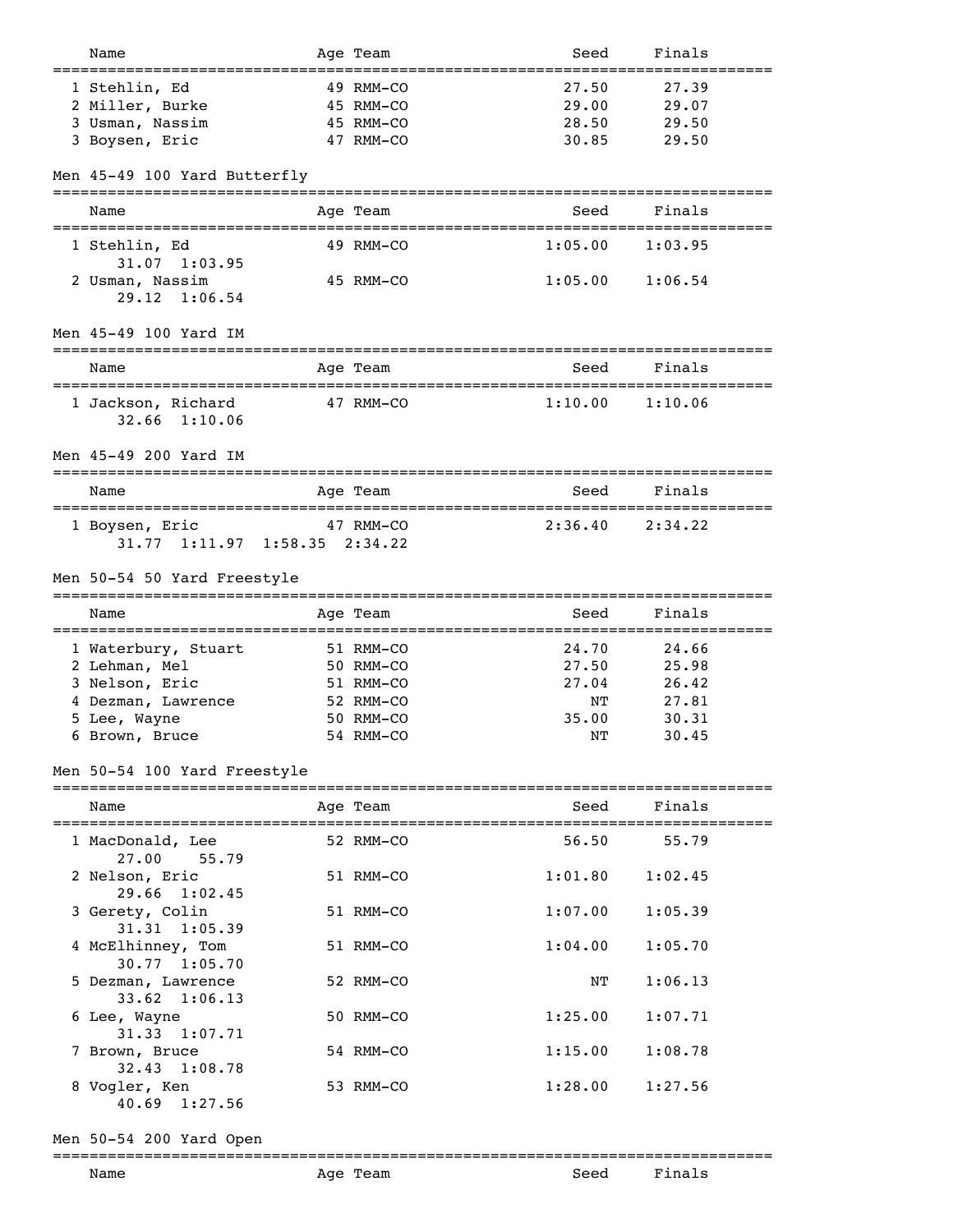| 1 Stanback, John<br>$32.90 \quad 1:07.84$            | $1:43.81$ $2:19.66$ | 51 RMM-CO | 2:20.00                                  | 2:19.66 |  |
|------------------------------------------------------|---------------------|-----------|------------------------------------------|---------|--|
| 2 Waterbury, Stuart<br>32.80 1:11.35 1:52.31 2:32.89 |                     | 51 RMM-CO | 2:33.00                                  | 2:32.89 |  |
| 3 Heins, Don                                         |                     | 50 RMM-CO | 3:30.00                                  | 3:45.80 |  |
| 46.49 1:45.97 2:47.78 3:45.80                        |                     |           |                                          |         |  |
| Men 50-54 200 Yard Freestyle                         |                     |           |                                          |         |  |
| Name                                                 |                     | Age Team  | Seed                                     | Finals  |  |
|                                                      |                     |           |                                          |         |  |
| 1 Gerety, Colin<br>32.71 1:09.33 1:47.34 2:24.51     |                     | 51 RMM-CO | 2:25.00                                  | 2:24.51 |  |
| 2 Dezman, Lawrence                                   |                     | 52 RMM-CO | NΤ                                       | 2:37.62 |  |
| 38.44 1:19.31                                        | $2:00.00$ $2:37.62$ |           |                                          |         |  |
|                                                      |                     |           |                                          |         |  |
| Men 50-54 50 Yard Backstroke                         |                     |           |                                          |         |  |
| Name<br>-----------------                            | ===========         | Age Team  | Seed                                     | Finals  |  |
| 1 Lehman, Mel                                        |                     | 50 RMM-CO | 31.30                                    | 31.75   |  |
| 2 Lee, Wayne                                         |                     | 50 RMM-CO | 42.00                                    | 38.72   |  |
|                                                      |                     |           |                                          |         |  |
| Men 50-54 100 Yard Backstroke                        |                     |           |                                          |         |  |
| Name                                                 |                     | Age Team  | Seed                                     | Finals  |  |
| 1 Stanback, John                                     |                     | 51 RMM-CO | 1:04.00                                  | 1:04.32 |  |
| $31.16$ $1:04.32$                                    |                     |           |                                          |         |  |
|                                                      |                     |           |                                          |         |  |
| Men 50-54 50 Yard Breaststroke                       |                     |           |                                          |         |  |
| Name                                                 |                     | Age Team  | Seed<br>================================ | Finals  |  |
| 1 Waterbury, Stuart                                  | 51 RMM-CO           |           | 30.40                                    | 29.96   |  |
| 2 Nelson, Eric                                       |                     | 51 RMM-CO | 36.00                                    | 35.98   |  |
| 3 McElhinney, Tom                                    |                     | 51 RMM-CO | 36.00                                    | 37.47   |  |
| 4 Brown, Bruce                                       |                     | 54 RMM-CO | 45.00                                    | 40.07   |  |
| 5 Gerety, Colin                                      |                     | 51 RMM-CO | 40.00                                    | 40.12   |  |
| 6 Lee, Wayne                                         |                     | 50 RMM-CO | 55.00                                    | 41.31   |  |
| 7 Dezman, Lawrence                                   |                     | 52 RMM-CO | NΤ                                       | 42.44   |  |
| Men 50-54 100 Yard Breaststroke                      |                     |           |                                          |         |  |
| Name                                                 |                     | Age Team  | Seed                                     | Finals  |  |
| 1 Waterbury, Stuart                                  |                     | 51 RMM-CO | 1:07.60                                  | 1:06.82 |  |
| 31.86 1:06.82                                        |                     |           |                                          |         |  |
| 2 MacDonald, Lee<br>$33.53$ $1:11.27$                |                     | 52 RMM-CO | 1:08.50                                  | 1:11.27 |  |
| 3 Hess, Richard                                      |                     | 50 RMM-CO | 1:10.00                                  | 1:12.85 |  |
| 33.38 1:12.85                                        |                     |           |                                          |         |  |
| 4 Parkinson, Bruce                                   |                     | 53 RMM-CO | 1:19.00                                  | 1:18.67 |  |
| $37.40 \quad 1:18.67$                                |                     |           |                                          |         |  |
| Men 50-54 50 Yard Butterfly                          |                     |           |                                          |         |  |
| Name                                                 |                     | Age Team  | Seed                                     | Finals  |  |
|                                                      |                     |           |                                          |         |  |

=============================================================================== 1 Lehman, Mel 50 RMM-CO 31.10 30.56 2 Nelson, Eric 51 RMM-CO 35.00 34.69 3 Heins, Don 50 RMM-CO 40.00 42.70 4 Vogler, Ken 53 RMM-CO 44.00 49.23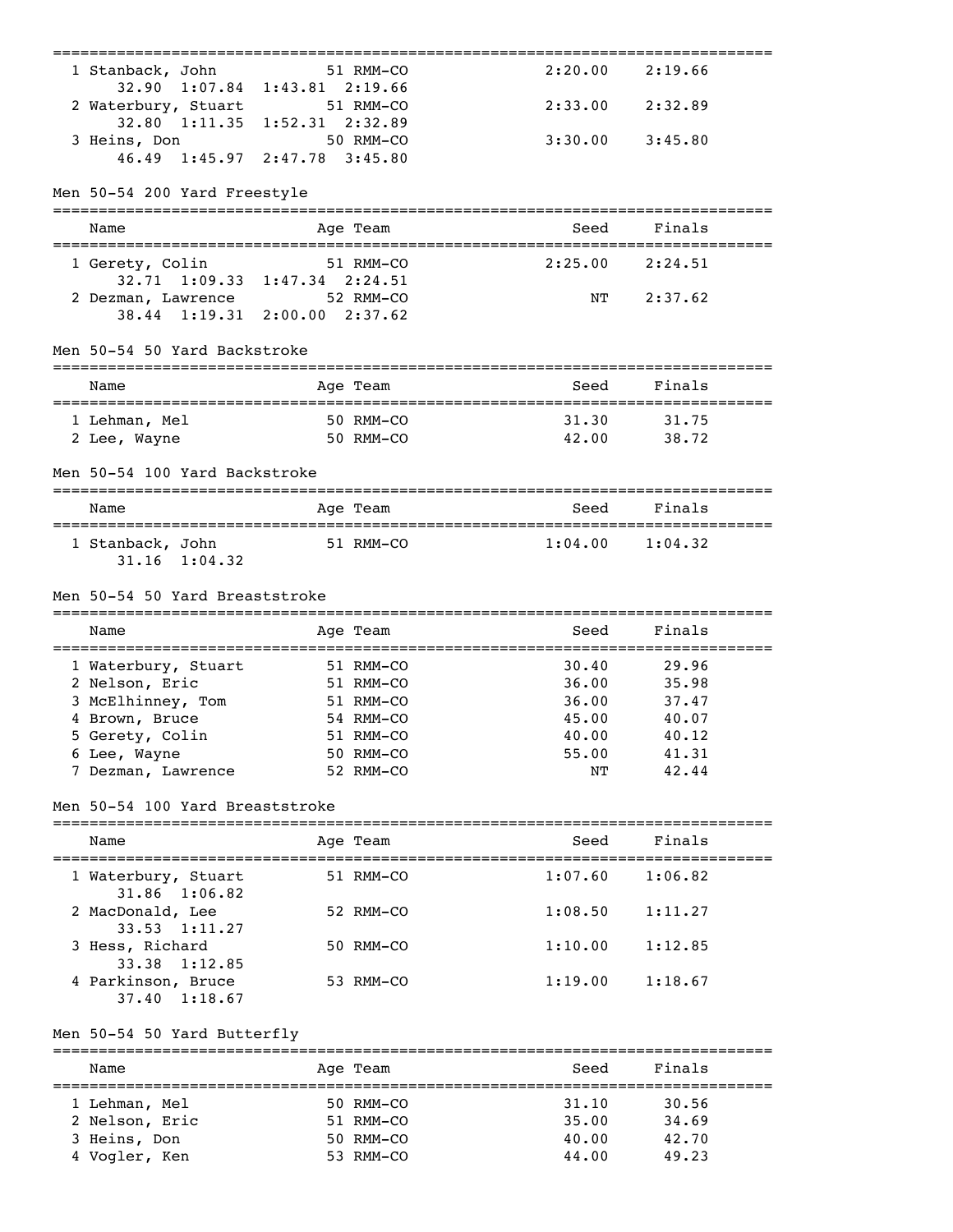| Men 50-54 100 Yard Butterfly                                                                       | ------------- |         |                     |  |
|----------------------------------------------------------------------------------------------------|---------------|---------|---------------------|--|
| Name                                                                                               | Age Team      | Seed    | Finals              |  |
| 1 McElhinney, Tom<br>38.65 1:25.71                                                                 | 51 RMM-CO     | 1:15.00 | 1:25.71             |  |
| 2 Heins, Don<br>$45.47$ $1:40.03$                                                                  | 50 RMM-CO     |         | $1:36.00$ $1:40.03$ |  |
| Men 50-54 100 Yard IM                                                                              |               |         |                     |  |
| Name                                                                                               | Age Team      | Seed    | Finals              |  |
| 1 Hess, Richard<br>28.55 1:01.64                                                                   | 50 RMM-CO     | 1:01.00 | 1:01.64             |  |
| 2 Stanback, John<br>$30.33$ 1:05.99                                                                | 51 RMM-CO     | 1:07.00 | 1:05.99             |  |
| 3 Parkinson, Bruce<br>$35.58$ $1:14.38$                                                            | 53 RMM-CO     | 1:15.00 | 1:14.38             |  |
| 4 Gerety, Colin<br>$36.99$ 1:18.56                                                                 | 51 RMM-CO     | 1:20.00 | 1:18.56             |  |
| 5 Vogler, Ken<br>47.31 1:38.27                                                                     | 53 RMM-CO     | 1:42.00 | 1:38.27             |  |
| -- Heins, Don<br>42.66<br>DO.                                                                      | 50 RMM-CO     | 1:45.00 | DQ                  |  |
| Men 50-54 200 Yard IM                                                                              |               |         |                     |  |
| Name                                                                                               | Age Team      | Seed    | Finals              |  |
| 1 Parkinson, Bruce                                                                                 | 53 RMM-CO     |         | $2:45.00$ $2:48.43$ |  |
| 37.41 1:22.83 2:09.37 2:48.43<br>2 Heins, Don<br>$45.21 \quad 1:42.32 \quad 2:44.62 \quad 3:32.10$ | 50 RMM-CO     |         | $3:36.00$ $3:32.10$ |  |
| Men 55-59 50 Yard Freestyle                                                                        |               |         |                     |  |
| Name                                                                                               | Age Team      | Seed    | Finals              |  |
| 1 McCormick, Paul                                                                                  | 57 RMM-CO     | 27.10   | 26.76               |  |
| Men 55-59 100 Yard Freestyle                                                                       |               |         |                     |  |
| Name                                                                                               | Age Team      | Seed    | Finals              |  |
| 1 Abrahams, Rich                                                                                   | 59 RMM-CO     | 52.50   | 52.13               |  |
| 24.90<br>52.13<br>2 McCormick, Paul                                                                | 57 RMM-CO     |         | 57.90 58.44         |  |
| 58.44<br>28.28<br>3 Abbott, Bill<br>28.88 1:00.00                                                  | 58 RMM-CO     | 58.20   | 1:00.00             |  |
| Men 55-59 200 Yard Freestyle                                                                       |               |         |                     |  |
| Name                                                                                               | Age Team      | Seed    | Finals              |  |
| 1 Abrahams, Rich                                                                                   | 59 RMM-CO     | 2:07.00 | 2:05.23             |  |
| 29.28 1:00.92 1:33.55 2:05.23<br>2 McCormick, Paul<br>31.42 1:04.36 1:36.39 2:08.00                | 57 RMM-CO     |         | $2:05.60$ $2:08.00$ |  |
| Men 55-59 50 Yard Breaststroke                                                                     |               |         |                     |  |
| Name                                                                                               | Age Team      | Seed    | Finals              |  |
|                                                                                                    |               |         |                     |  |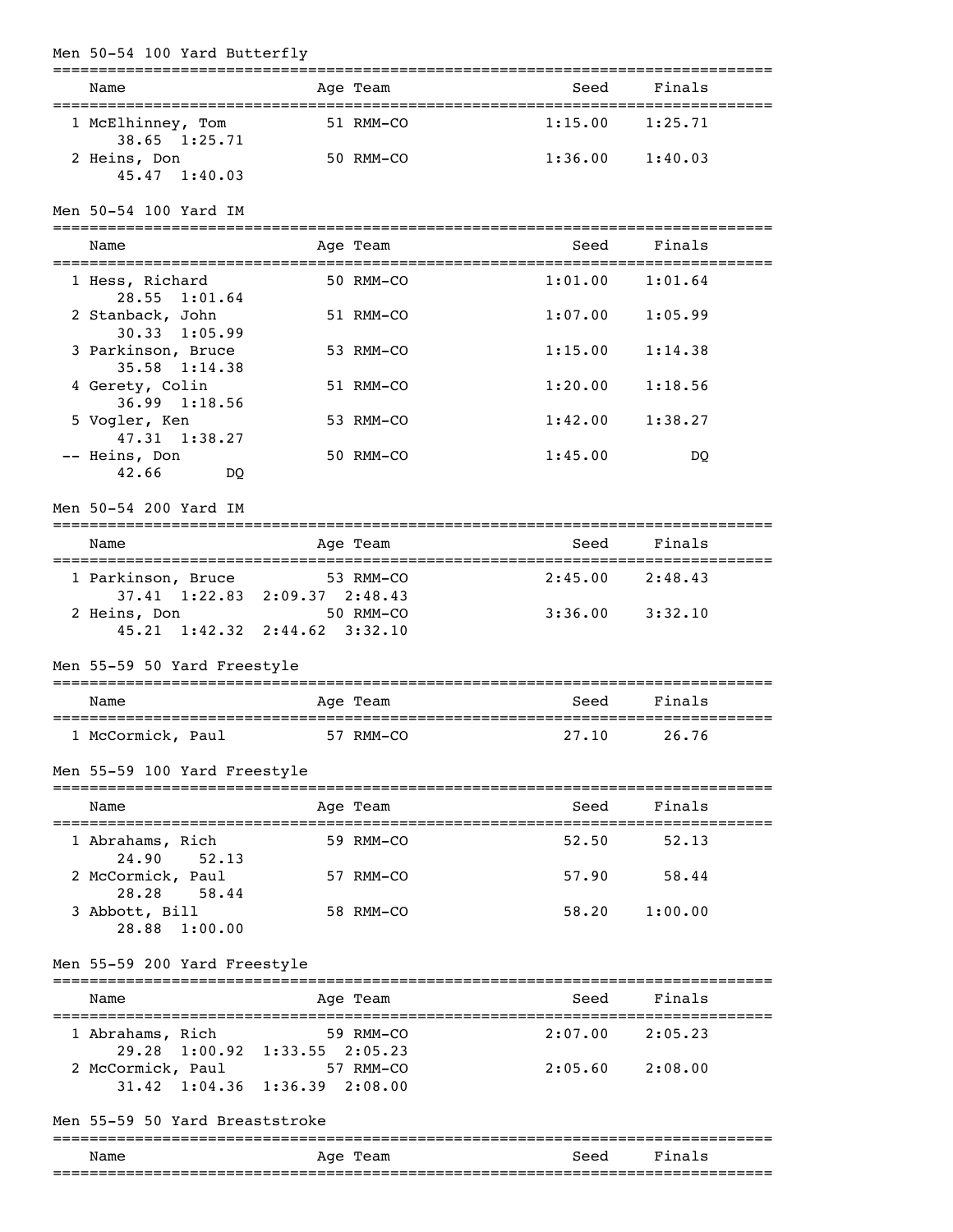| 1 Abbott, Bill                                                       |                                                      | 58 RMM-CO                           | 32.70                        | 34.98                         |            |
|----------------------------------------------------------------------|------------------------------------------------------|-------------------------------------|------------------------------|-------------------------------|------------|
| Men 55-59 50 Yard Butterfly                                          |                                                      |                                     |                              |                               |            |
| Name                                                                 |                                                      | Age Team                            | Seed                         | Finals                        |            |
| 1 Abbott, Bill<br>2 McCormick, Paul                                  |                                                      | 58 RMM-CO<br>57 RMM-CO              | 28.20<br>29.90               | 28.92<br>29.58                |            |
| Men 55-59 100 Yard Butterfly                                         |                                                      |                                     |                              |                               |            |
| Name                                                                 |                                                      | Age Team                            | Seed                         | Finals                        | ---------- |
| 1 Abrahams, Rich<br>26.85<br>57.93                                   |                                                      | 59 RMM-CO                           | 58.00                        | 57.93                         |            |
| Men 55-59 100 Yard IM                                                |                                                      |                                     |                              |                               |            |
| Name                                                                 |                                                      | Age Team                            | Seed                         | Finals<br>=================== |            |
| 1 Abrahams, Rich<br>1:03.60<br>29.72                                 |                                                      | 59 RMM-CO                           | 1:04.00                      | 1:03.60                       |            |
| Men 60-64 50 Yard Freestyle                                          |                                                      |                                     |                              |                               |            |
| Name                                                                 |                                                      | Age Team                            | Seed                         | Finals                        |            |
| 1 Reilly, Donald<br>2 Reynolds, Bing<br>3 Stehle, Bill               |                                                      | 62 RMM-CO<br>64 RMM-CO<br>61 RMM-CO | NΤ<br>40.00<br>NΤ            | 35.43<br>41.56<br>46.20       |            |
| Men 60-64 200 Yard Open                                              |                                                      |                                     |                              |                               |            |
| Name                                                                 |                                                      | Age Team                            | ====================<br>Seed | Finals                        |            |
| 1 Chessnoe, Michael<br>40.82<br>1:26.03<br>2 Reynolds, Bing<br>55.84 | $2:10.36$ $2:52.70$<br>$1:55.25$ $2:58.27$ $3:55.79$ | 63 RMM-CO<br>64 RMM-CO              | 2:51.00<br>3:41.00           | 2:52.70<br>3:55.79            |            |
| Men 60-64 200 Yard Freestyle                                         |                                                      |                                     |                              |                               |            |
| Name                                                                 |                                                      | Age Team                            | Seed                         | Finals                        |            |
| 1 Reynolds, Bing<br>47.42 1:42.60 2:41.57 3:37.40                    |                                                      | 64 RMM-CO                           | 3:31.80                      | 3:37.40                       |            |
| Men 60-64 50 Yard Backstroke                                         |                                                      |                                     |                              |                               |            |
| Name                                                                 |                                                      | Age Team                            | Seed                         | Finals                        |            |
| 1 Reynolds, Bing<br>2 Chessnoe, Michael                              | 63 RMM-CO                                            | 64 RMM-CO                           | 48.30<br>50.00               | 48.49<br>51.74                |            |
| Men 60-64 100 Yard Backstroke                                        |                                                      |                                     |                              | -----------------             |            |
| Name                                                                 |                                                      | Age Team                            | Seed                         | Finals                        |            |
| 1 Reynolds, Bing<br>55.26 1:53.25                                    |                                                      | 64 RMM-CO                           | 1:46.80                      | 1:53.25                       |            |
| Men 60-64 50 Yard Breaststroke                                       |                                                      |                                     |                              |                               |            |
| Name                                                                 |                                                      | Age Team                            | Seed                         | Finals                        |            |
|                                                                      |                                                      |                                     |                              |                               |            |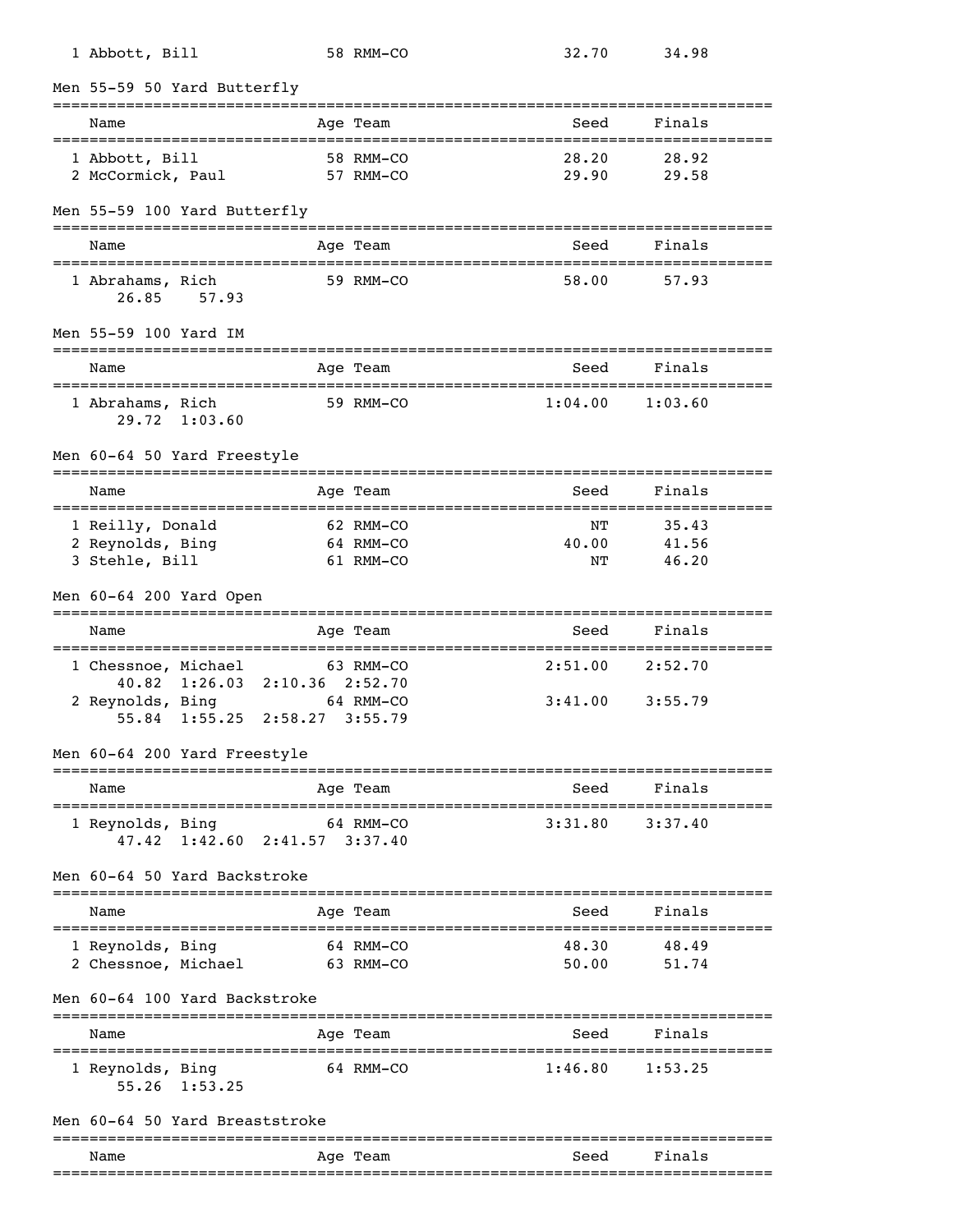| 1 Reilly, Donald<br>2 Stehle, Bill                                                |                     | 62 RMM-CO                                                                                                                                  | NΤ<br>NΤ                                                                                                                                                                             | 41.12<br>55.55      |                      |
|-----------------------------------------------------------------------------------|---------------------|--------------------------------------------------------------------------------------------------------------------------------------------|--------------------------------------------------------------------------------------------------------------------------------------------------------------------------------------|---------------------|----------------------|
|                                                                                   |                     |                                                                                                                                            |                                                                                                                                                                                      |                     |                      |
| Name                                                                              |                     |                                                                                                                                            | Seed                                                                                                                                                                                 | Finals              |                      |
| 1 Stehle, Bill<br>$57.30 \quad 2:09.42$                                           |                     |                                                                                                                                            | NΤ                                                                                                                                                                                   | 2:09.42             |                      |
|                                                                                   |                     |                                                                                                                                            |                                                                                                                                                                                      |                     |                      |
| Name                                                                              |                     |                                                                                                                                            | Seed                                                                                                                                                                                 | Finals              |                      |
| 1 Stehle, Bill                                                                    |                     |                                                                                                                                            | ΝT                                                                                                                                                                                   | 54.10               |                      |
| Men 60-64 100 Yard IM                                                             |                     |                                                                                                                                            |                                                                                                                                                                                      | ----------------    |                      |
| Name                                                                              |                     |                                                                                                                                            | Seed                                                                                                                                                                                 | Finals              |                      |
| 1 Chessnoe, Michael<br>$51.05 \quad 1:42.10$                                      |                     |                                                                                                                                            | 1:39.00                                                                                                                                                                              | 1:42.10             |                      |
| Men 60-64 200 Yard IM                                                             |                     |                                                                                                                                            |                                                                                                                                                                                      |                     |                      |
| Name                                                                              |                     |                                                                                                                                            | Seed                                                                                                                                                                                 | Finals              |                      |
|                                                                                   |                     |                                                                                                                                            | 3:45.00                                                                                                                                                                              | 3:42.61             |                      |
|                                                                                   |                     |                                                                                                                                            |                                                                                                                                                                                      |                     |                      |
| Name                                                                              |                     |                                                                                                                                            | Seed                                                                                                                                                                                 | Finals              |                      |
| 1 McCray, Dick                                                                    |                     |                                                                                                                                            | 35.00<br>38.00                                                                                                                                                                       | 31.27<br>34.87      |                      |
|                                                                                   |                     |                                                                                                                                            |                                                                                                                                                                                      |                     |                      |
| Men 65-69 100 Yard Freestyle                                                      |                     |                                                                                                                                            |                                                                                                                                                                                      |                     |                      |
| Name                                                                              |                     | Age Team                                                                                                                                   | Seed<br>==================================                                                                                                                                           | Finals              |                      |
| 1 McCray, Dick                                                                    |                     | 67 RMM-CO                                                                                                                                  |                                                                                                                                                                                      | $1:15.00$ $1:09.20$ |                      |
| 33.26 1:09.20<br>2 Plummer, Mark<br>38.74 1:22.64                                 |                     | 68 RMM-CO                                                                                                                                  |                                                                                                                                                                                      | $1:19.50$ $1:22.64$ |                      |
| Men 65-69 200 Yard Freestyle<br>______________________________________            |                     |                                                                                                                                            | ------------------------------------                                                                                                                                                 |                     |                      |
| Name                                                                              |                     | Age Team                                                                                                                                   | Seed                                                                                                                                                                                 | Finals              |                      |
| 1 McCray, Dick                                                                    |                     | 67 RMM-CO                                                                                                                                  | 2:40.00                                                                                                                                                                              | 2:36.41             |                      |
| 34.68 1:13.78 1:55.38 2:36.41<br>2 Plummer, Mark<br>42.42 1:30.90 2:22.97 3:15.42 | 68 RMM-CO           |                                                                                                                                            |                                                                                                                                                                                      | $2:59.75$ $3:15.42$ |                      |
| Men 65-69 50 Yard Backstroke                                                      |                     |                                                                                                                                            |                                                                                                                                                                                      |                     |                      |
| Name                                                                              |                     | Age Team                                                                                                                                   | Seed                                                                                                                                                                                 | Finals              |                      |
| 1 Platter, Sanford                                                                | 66 RMM-CO           |                                                                                                                                            | 42.00                                                                                                                                                                                | 42.31               |                      |
| Men 65-69 50 Yard Breaststroke                                                    |                     |                                                                                                                                            |                                                                                                                                                                                      |                     |                      |
|                                                                                   | ___________________ | Men 60-64 100 Yard Breaststroke<br>Men 60-64 50 Yard Butterfly<br>1 Chessnoe, Michael<br>Men 65-69 50 Yard Freestyle<br>2 Platter, Sanford | 61 RMM-CO<br>Age Team<br>61 RMM-CO<br>Age Team<br>61 RMM-CO<br>Age Team<br>63 RMM-CO<br>Age Team<br>63 RMM-CO<br>57.81 1:57.13 2:59.21 3:42.61<br>Age Team<br>67 RMM-CO<br>66 RMM-CO |                     | ==================== |